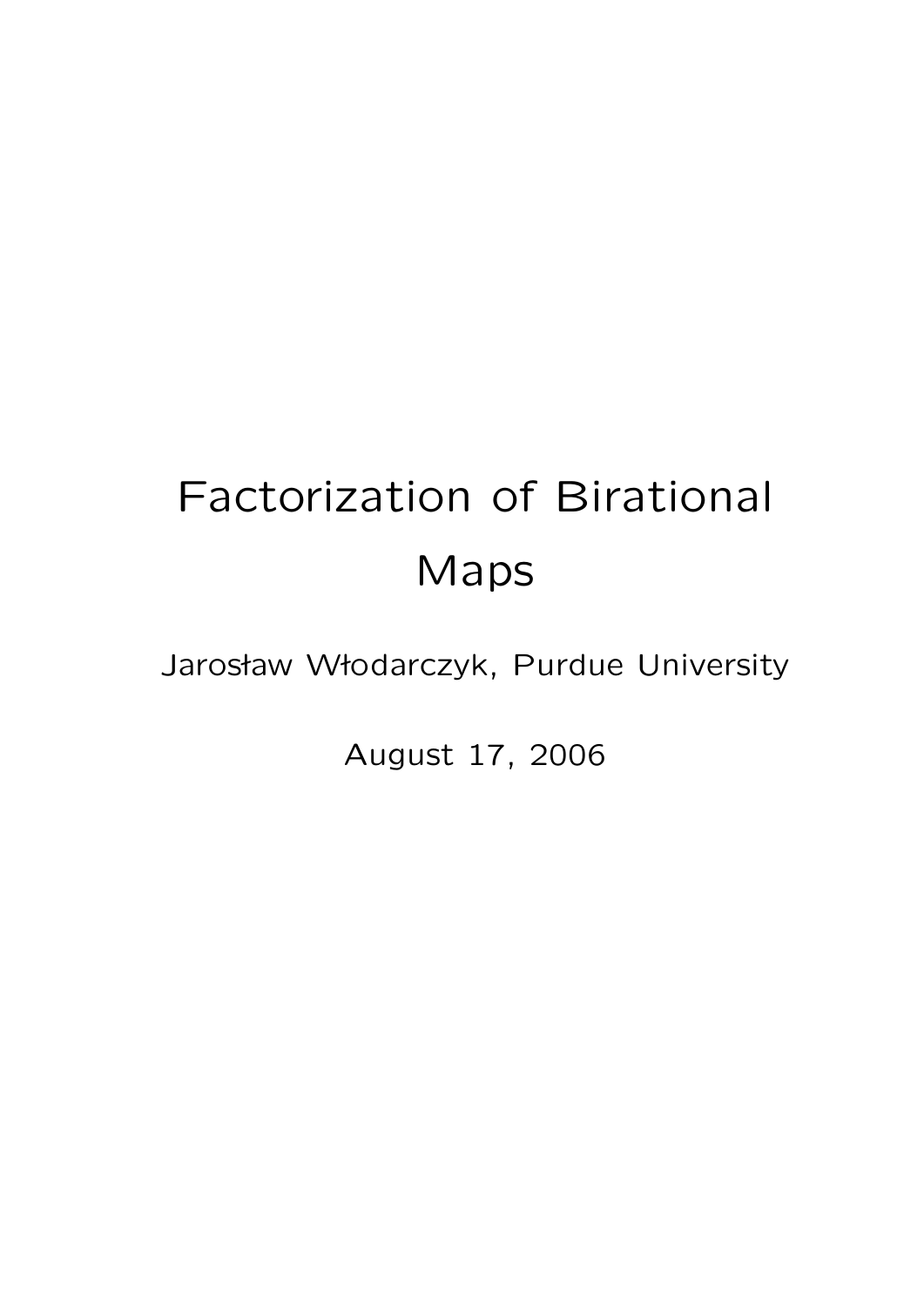#### Blow-up of a point.

Let  $X := A^n$  $\widetilde{X} := \{(x, y) \in A^n \times P^{n-1} \mid x_i y_j = x_j y_i\}$  $\phi : \widetilde{X} \to X$  is a blow-up at  $\{0\} \subset \mathbf{A}^n$ .

 $\phi$  is an isomorphism over  $X \setminus \{0\}$ .

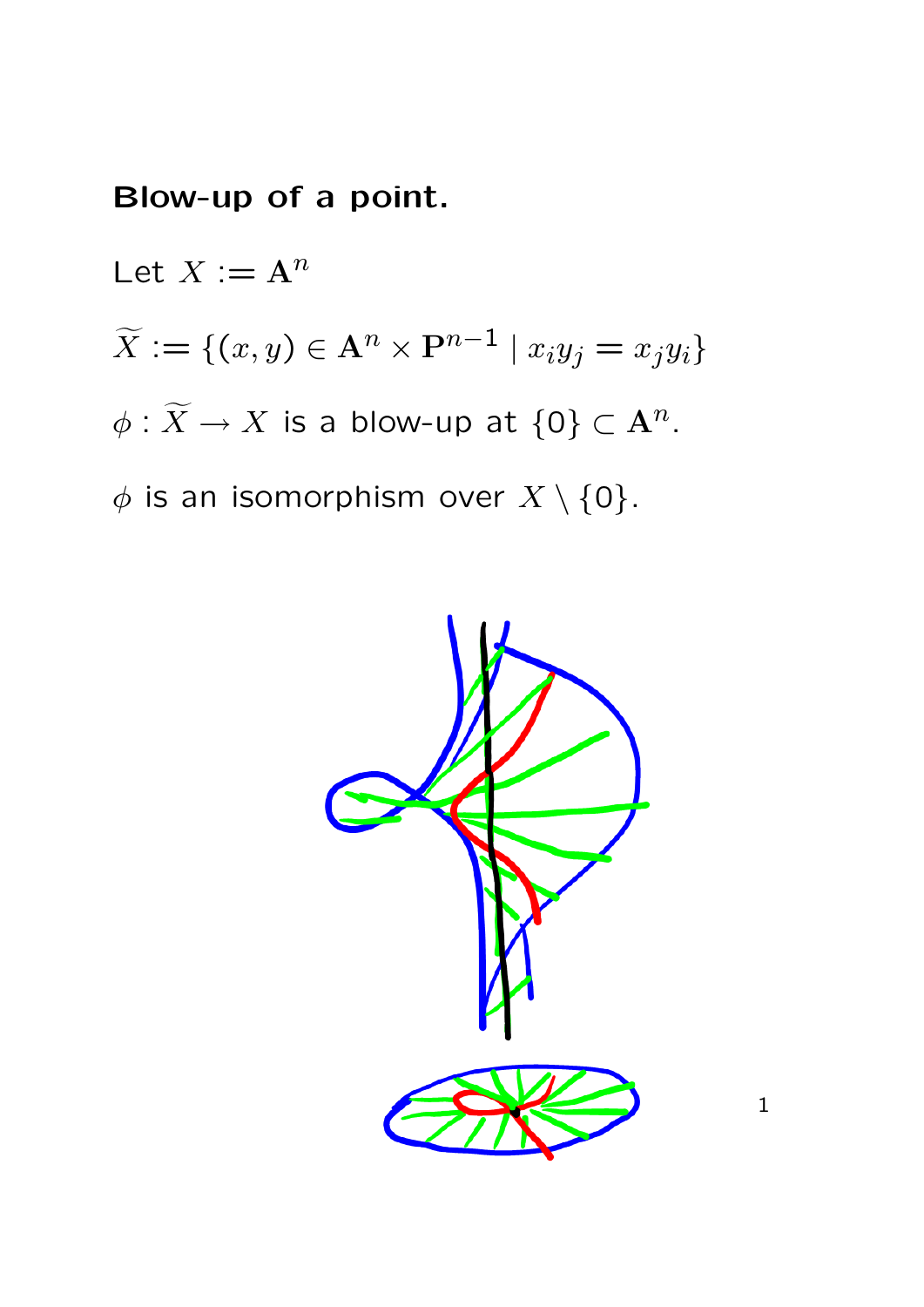Weak Factorization Theorem. Let  $\phi : X \rightarrow Y$ be a birational map between smooth complete varieties over an algebraically closed field of characteristic zero. Let  $U \subset X$  be an open subset where  $\phi$  is a an isomorphism. Then  $\phi$ can be factored as

$$
X = X_0 \xrightarrow{f_0} X_1 \xrightarrow{f_1} \dots \xrightarrow{f_{n-1}} X_n = Y
$$

where each  $X_i$  is a smooth variety and  $f_i$  is a blow-up or blow-down at a smooth center disjoint from  $U$ . Moreover if  $X$  and  $Y$  are projective then all  $X_i$  are projective

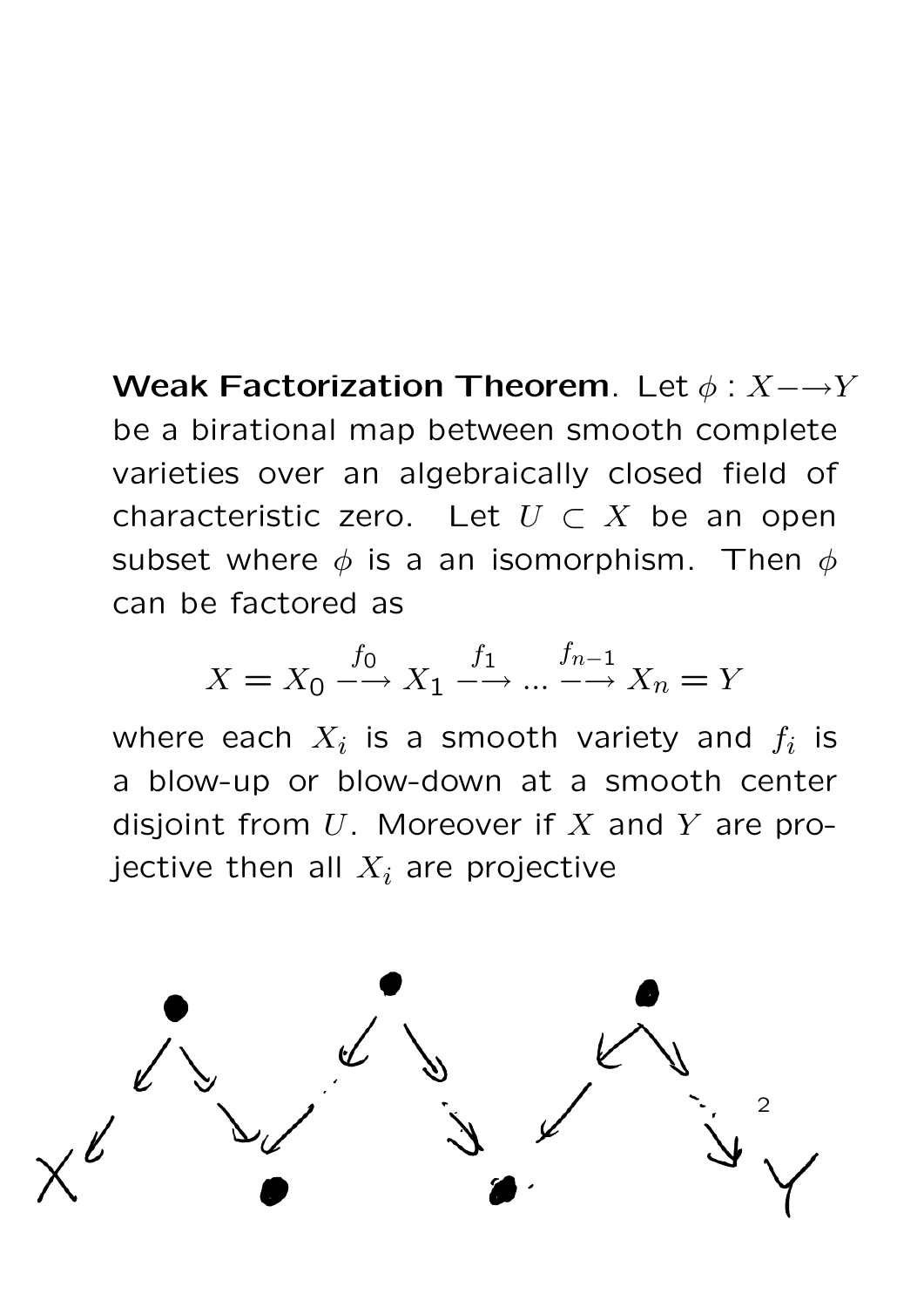Strong Factorization Conjecture. Any birational map  $f : X \longrightarrow Y$  between smooth complete varieties can be factored into a succession of blow-ups at smooth centers followed by a succession of blow-downs at smooth centers.



Theorem( Zariski ,1931) Any birational map between smooth complete surfaces can be factored into a sequence of blow-ups at points followed by a sequence of blow-downs at points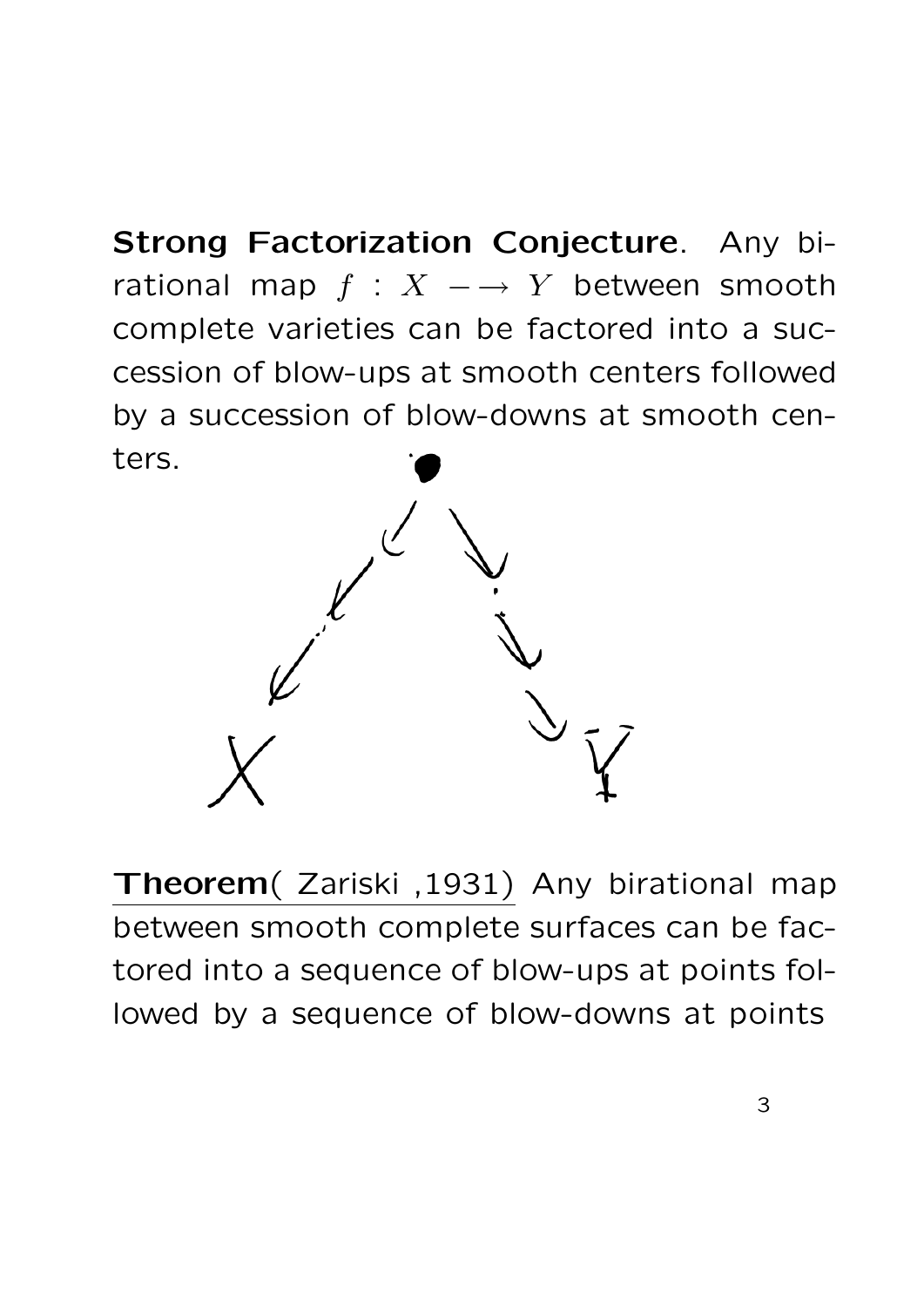Danilov(1981) Weak factorization for toric threefolds.

(-)(1991) Weak factorization for toric varieties in arbitrary dimension.

(Independent proof by R.Morelli in 1993)

S.D.Cutkosky (1998) - The local version of the Weak factorization.

S.D.Cutkosky (1998) The local version of the Strong factorization in dimension 3. S.D.Cutkosky K.Karu (2002) in any dimension.

(-)(1999), Weak Factorization Theorem

(D.Abramovich, K.Karu, K.Matsuki,-)(1999) more general version.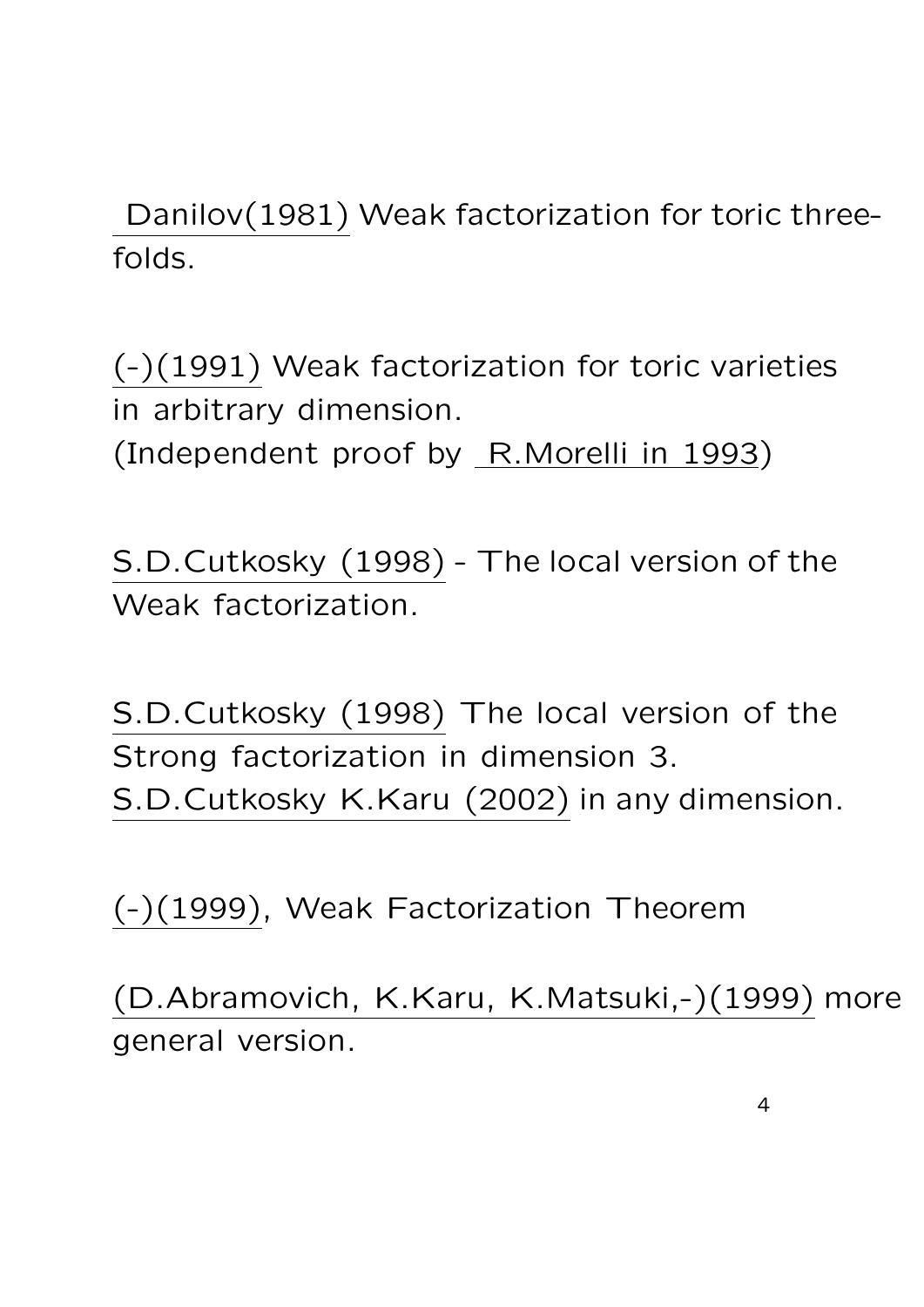## K<sup>∗</sup> - actions and their quotients

**Definition**(Mumford) Let  $K^*$  act on X.

A geometric quotient  $X/K^*$  - the space of orbits,

A good quotient  $X//K*$  - the space of equivalence classes of orbits: two orbits are equivalent if their closures intersect.

**Example 1** If  $X$  is affine then the good quotient exists

$$
X//K^* = \text{Spec}(K[X]^{K^*})
$$

In general  $\pi$  :  $X \rightarrow Y = X//K^*$ is an affine morphism.

#### Example 2

 $K^*$  acts on  $A^n$ :  $t(x_1, ..., x_k) = (tx_1, ..., tx_n)$ .

Good quotient  $A^n \rightarrow pt$ .

Geometric quotient  $A^n \setminus \{0\} \rightarrow P^{n-1}$ .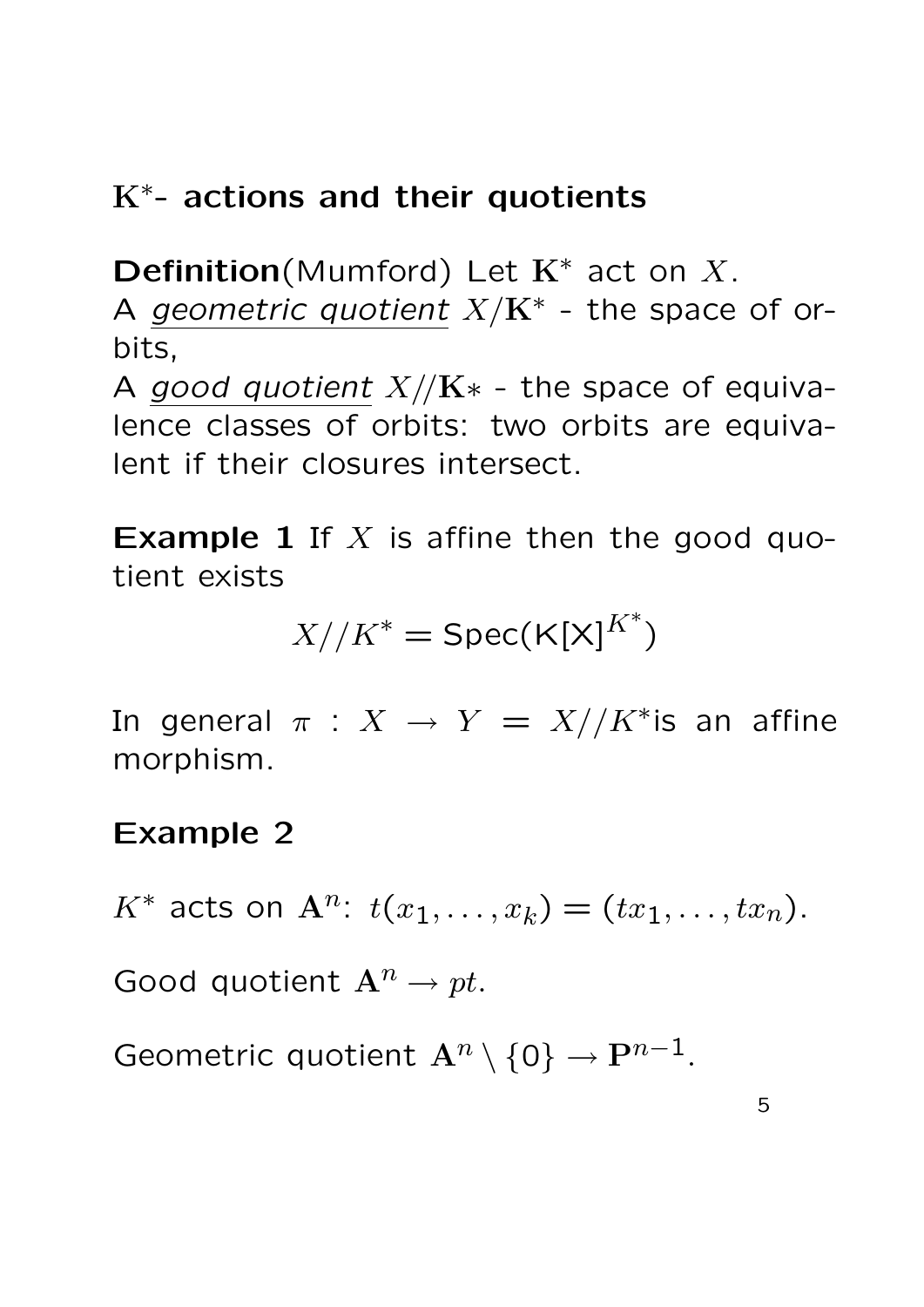#### BIRATIONAL COBORDISMS

**Definition:** Let  $X_1 \rightarrow X_2$  be a birational map between algebraic varieties. By a birational cobordism or simply a cobordism

$$
B := B(X_1, X_2)
$$

we mean a variety  $B$  with an algebraic action of K<sup>∗</sup> such that the sets

 $B_$  : = { $x \in B \mid \lim_{t \to 0} tx$  does not exist} and  $B_+$ : = { $x \in B \mid \lim_{t \to \infty} tx$  does not exist}

are nonempty and open and there exist geometric quotients  $B_{-}/K^*$  and  $B_{+}/K^*$  such that

$$
B_{-}/\mathbf{K}^* \simeq X_1, \quad B_{+}/\mathbf{K}^* \simeq X_2,
$$

and the birational map

$$
X_1 \longrightarrow X_2
$$

is given by

$$
X_1 \simeq B_-/\mathbf{K}^* \supset B_+ \cap B_-/K^* \subset B_+/ \mathbf{K}^* \simeq X_2
$$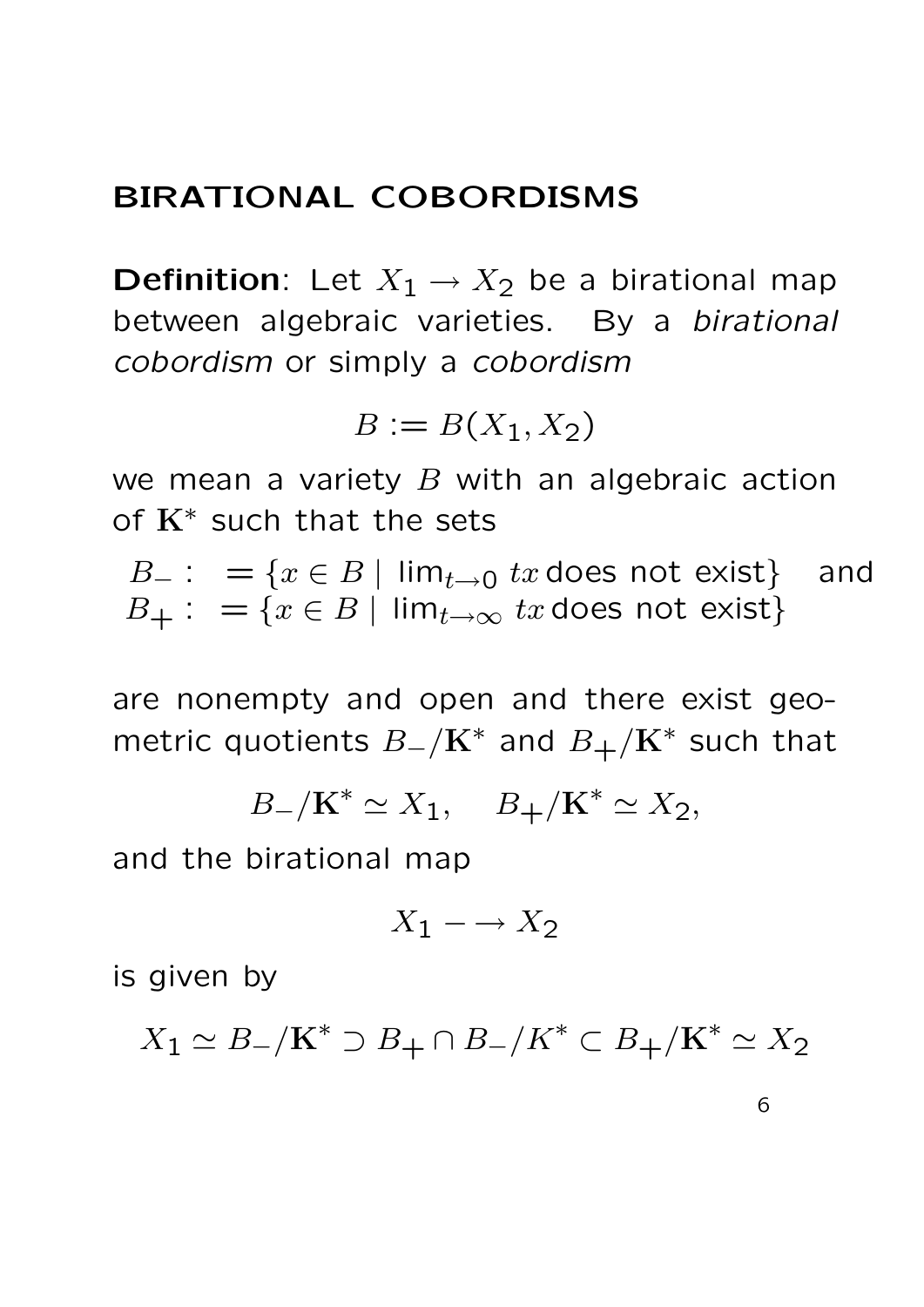## In the differential setting

 $B(M_1, M_2)$  is a cobordism between manifolds  $M_1$  and  $M_2$  given by a Morse function f. "Time"  $t \in \mathbf{R}$  acts as a diffeomorphism induced by integrating the vector field  $grad(f)$ ;  $(R_{>0}, \times) = \exp(R, +)$  acts as well. The critical points of  $f$  - the fixed points of

the action.

"Passing through" fixed point component induce birational transformation.

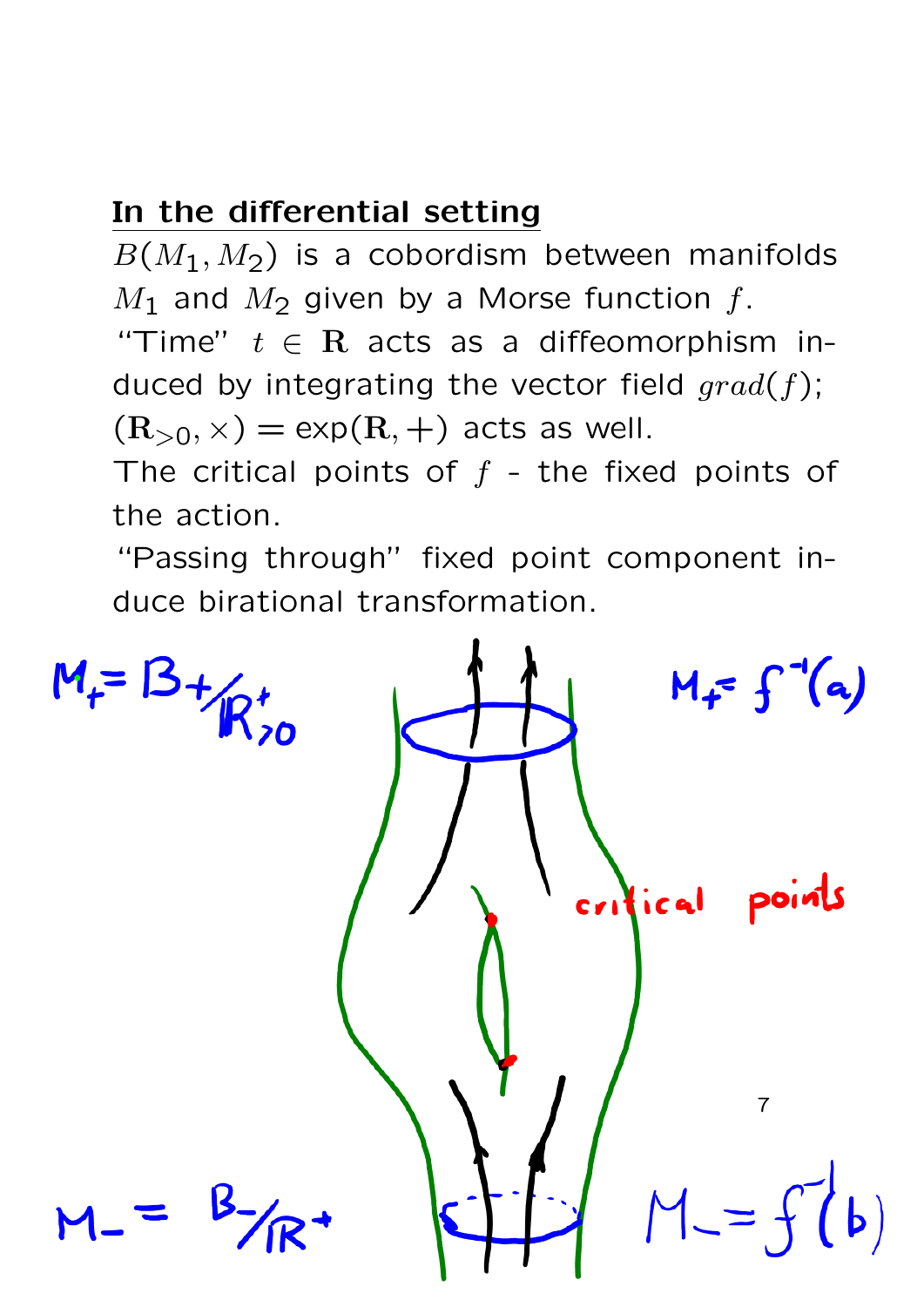Example 1 (Atiyah [A] and Reid  $[R]$ ). Let  $K^*$ act on  $B := A^{l+m}$  by

 $t(x_1, ..., x_l, y_1, ..., y_m) = (t \cdot x_1, ..., t \cdot x_l, t^{-1} \cdot y_1, ..., t^{-1} \cdot y_m).$ Set  $\overline{x} := (x_1, ..., x_l), \overline{y} = (y_1, ..., y_m)$ . Then  $B_-=\{(\overline{x},\overline{y})\in A^{l+m} \mid \overline{y}\neq 0\},\,$  $B_+ = \{(\overline{x}, \overline{y}) \in \mathbf{A}^{l+m} \mid \overline{x} \neq 0\}$ 

 $B//**K*** = Spec(K[x_i y_j])$  has a singularity at 0,

 $B_{+}/K^*$  and  $B_{-}/K^*$  are smooth.

$$
\phi: B_-/{\bf K}^* \longrightarrow B_+/{\bf K}^*
$$

is a flip for  $l, m \geq 2$  replacing  $\mathbf{P}^{l-1} \subset B_-/\mathbf{K}^*$ with  $\mathbf{P}^{m-1} \subset B_+/ \mathbf{K}^*.$ 

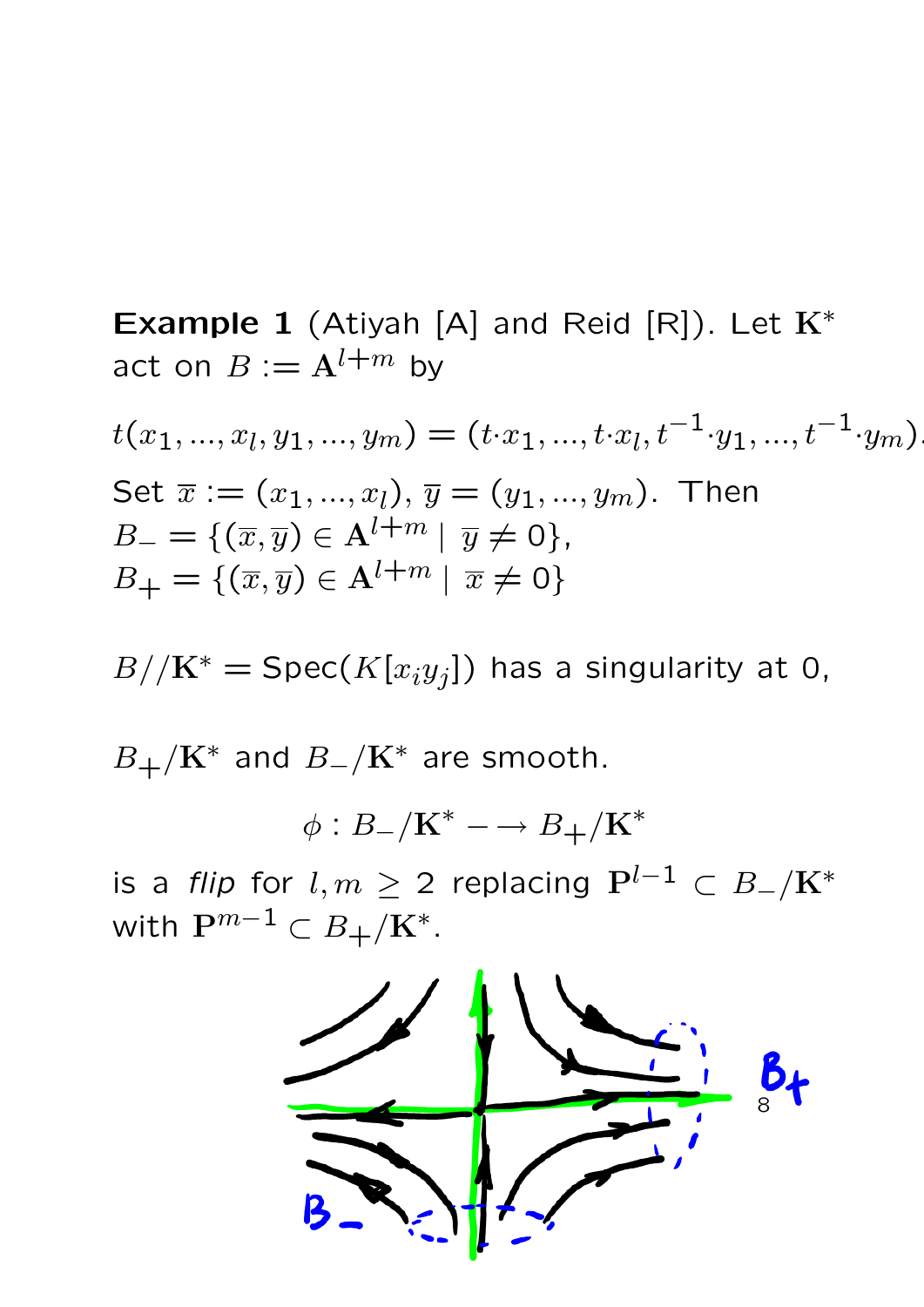Factorization of  $\phi : B_-/K^* \to B_+/K^*$  in the Example 1 into a blow-up and a blow-down.



**Here** 

$$
\Gamma(B_-/K^*,B_+/K^*)
$$

is the graph of

$$
\phi: B_-/K^* \to B_+/K^*
$$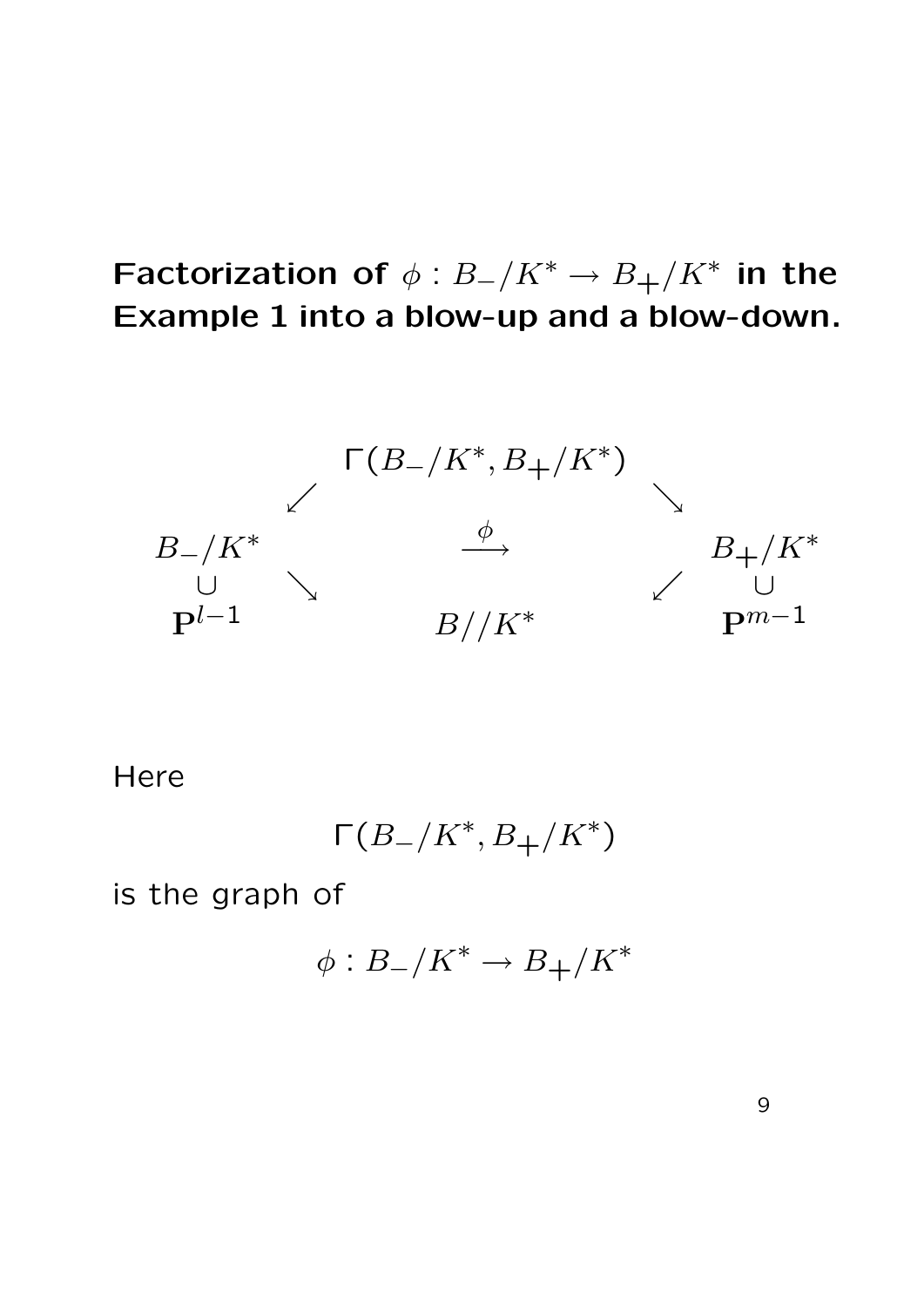In Morse theory analogously: we replace  $S^{l-1}$ with  $S^{m-1}$ .

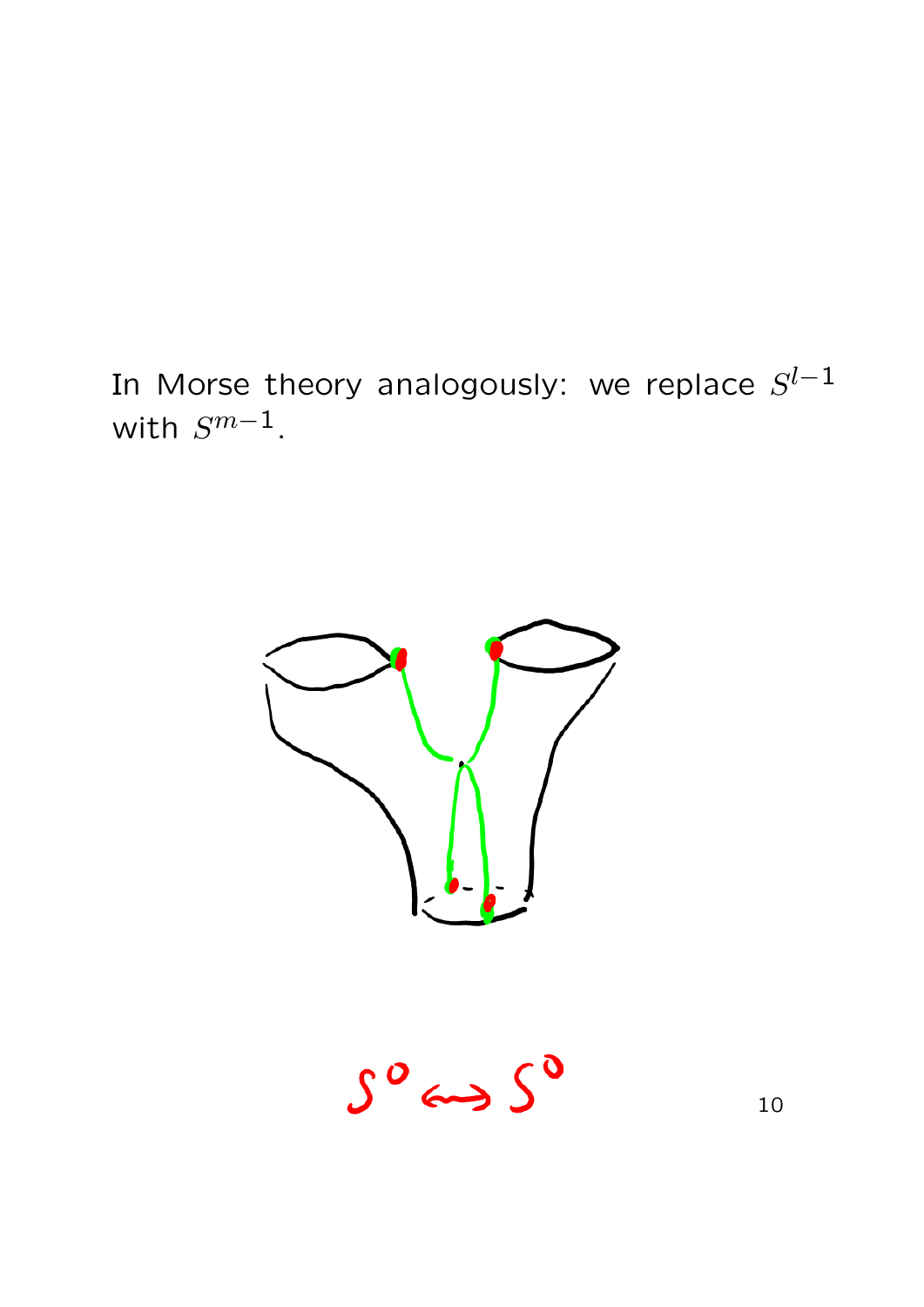## Example 2 Let  $\mathbf{K}^*$  act on  $B := \mathbf{A}^{l+m}$  by  $t(x_1,...,x_l,y_1,..,y_m) = (t^{a_1}x_1,...,t^{a_l}x_l,t^{-b_1}y_1,..,t^{-b_m}y_m)$ where  $a_1, ..., a_l, b_1, ..., b_m > 0$ .

Then

$$
B_{-} = \{ (\overline{x}, \overline{y}) \in \mathbf{A}^{l+m} \mid \overline{y} \neq 0 \},
$$
  

$$
B_{+} = \{ (\overline{x}, \overline{y}) \in \mathbf{A}^{l+m} \mid \overline{x} \neq 0 \}
$$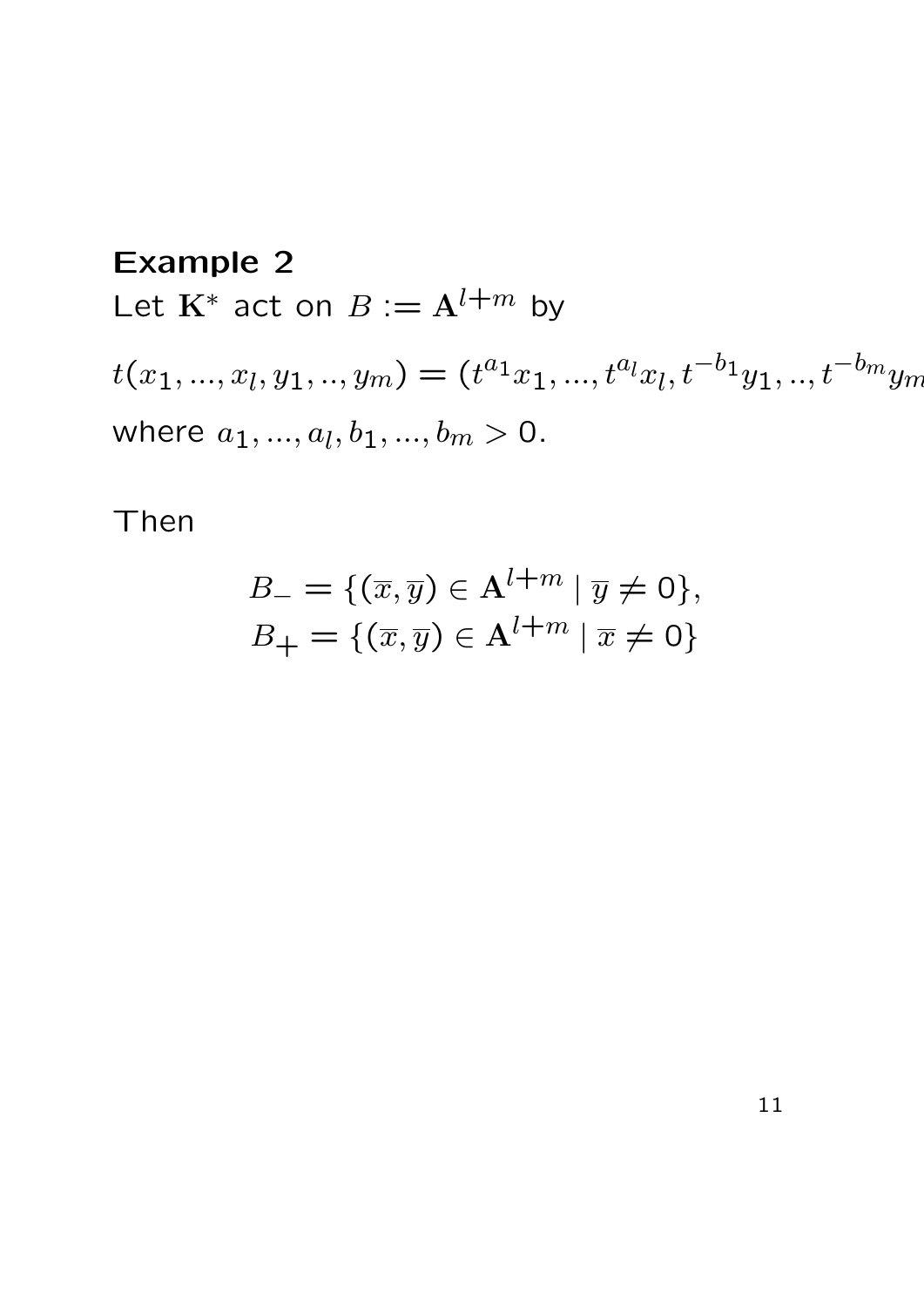#### Construction of a cobordism

**Proposition** Let  $\phi : X \rightarrow Y$  be a birational projective morphism between smooth  $X$  and  $Y$ , which is an isomorphism on an open set U. Then there is a smooth cobordism  $B(X, Y)$ between X and Y, containing  $U \times K^*$ .

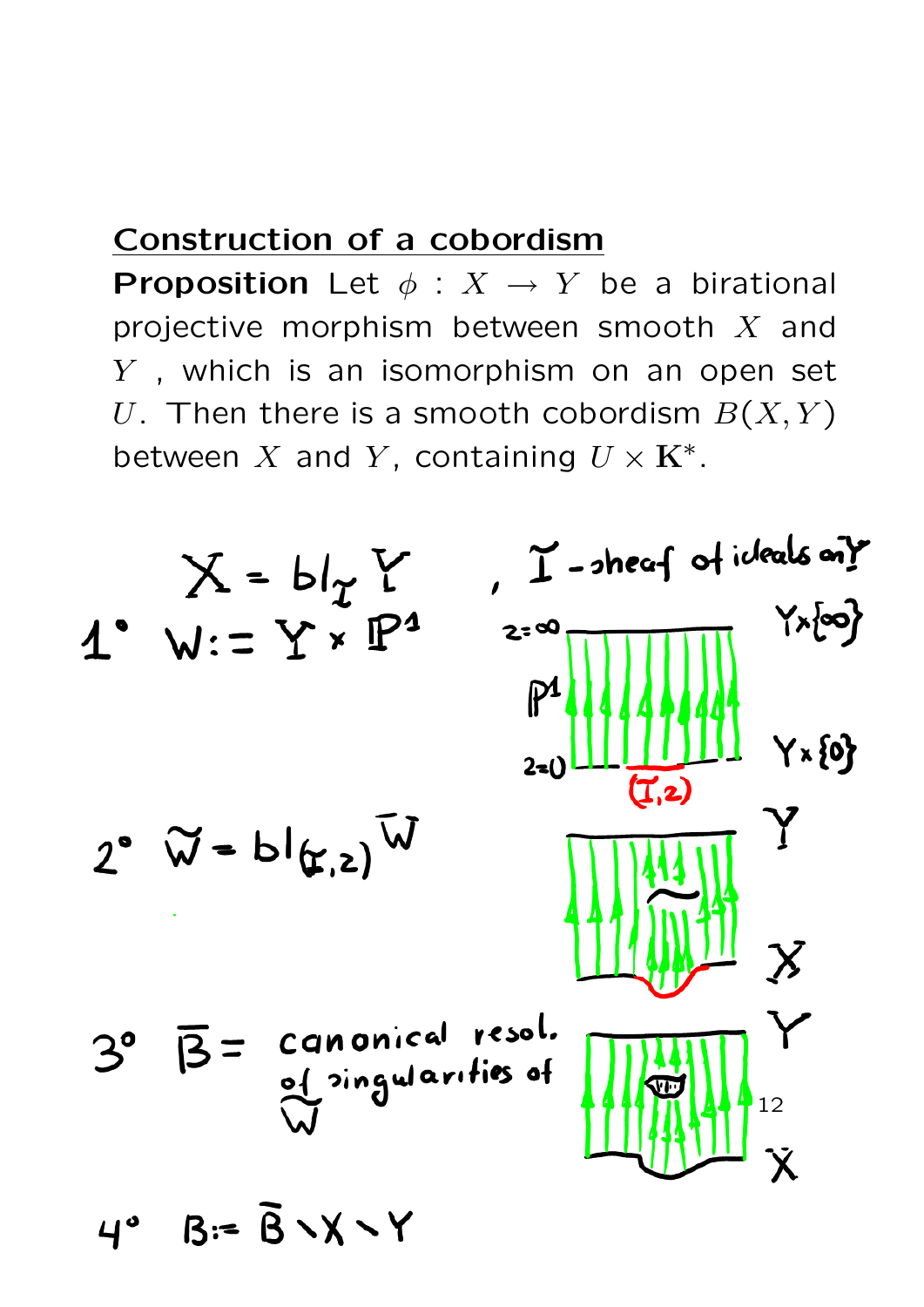## Strictly increasing functions (moment maps

If  $B$  is projective embed  $B\hookrightarrow \mathbf{P}^n$  K<sup>\*</sup>-equivariantly. Let

$$
\mathbf{P}^n = \mathbb{P}(A_{b_0} \oplus \ldots \oplus A_{b_k})
$$

be the decompositions according weights Then  $P(A_{b_j})\subset P^n$  are fixed point comp.  $\chi({\rm P}_{b_j}) := b_j$ 

If  $F\subset B^{{\bf K}^*}$  is a conn. component of the fixed point set, then  $F\subset \mathbf P_{b_j}$  for some  $j.$ 

$$
\chi(F) := b_j.
$$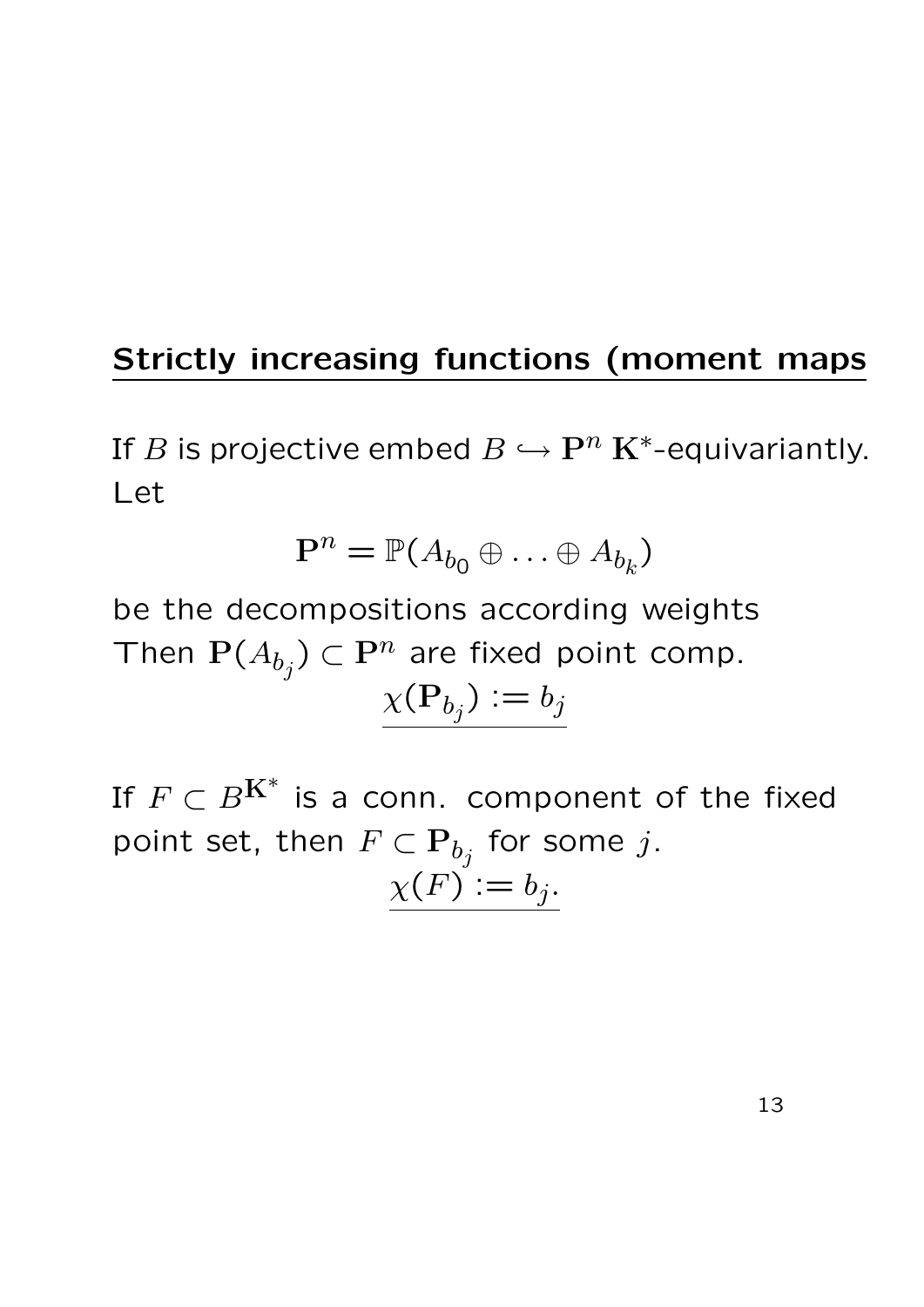Decomposition into elementary cobordisms Let  $F \subset B^{K^*}$  be a subset of the fixed-point set in the cobordism  $B$ .  $F^+ := \{x \in B | \lim_{t \to 0} t(x) \in F\}$ 

 $F^- := \{x \in B | \lim_{t \to \infty} t(x) \in F\}$ 

Let  $\chi$  be a strictly increasing function, and let  $a_0 < a_1 \cdots < a_m \in \mathbb{Z}$  be the values of  $\chi$ .

 $B_{a_i} := B \setminus \bigcup \{F^-|\chi(F) < a_i\} \setminus \bigcup \{F^+|\chi(F) > a_i\}$ is elementary cobordism.

$$
\int_{\frac{a_1}{\sqrt{100}}}\frac{u_2}{a_1} \int_{\frac{a_2}{\sqrt{100}}} \frac{1}{\sqrt{100}} \int_{0}^{\frac{a_1}{\sqrt{100}}} \frac{1}{\sqrt{100}} \int_{0}^{\frac{a_2}{\sqrt{100}}}\frac{1}{\sqrt{100}} \int_{0}^{\frac{a_1}{\sqrt{100}}}\frac{1}{\sqrt{100}} \int_{0}^{\frac{a_2}{\sqrt{100}}}\frac{1}{\sqrt{100}} \int_{0}^{\frac{a_1}{\sqrt{100}}}\frac{1}{\sqrt{100}} \int_{0}^{\frac{a_2}{\sqrt{100}}}\frac{1}{\sqrt{100}} \int_{0}^{\frac{a_1}{\sqrt{100}}}\frac{1}{\sqrt{100}} \int_{0}^{\frac{a_1}{\sqrt{100}}}\frac{1}{\sqrt{100}} \int_{0}^{\frac{a_1}{\sqrt{100}}}\frac{1}{\sqrt{100}} \int_{0}^{\frac{a_1}{\sqrt{100}}}\frac{1}{\sqrt{100}} \int_{0}^{\frac{a_1}{\sqrt{100}}}\frac{1}{\sqrt{100}} \int_{0}^{\frac{a_1}{\sqrt{100}}}\frac{1}{\sqrt{100}} \int_{0}^{\frac{a_1}{\sqrt{100}}}\frac{1}{\sqrt{100}} \int_{0}^{\frac{a_1}{\sqrt{100}}}\frac{1}{\sqrt{100}} \int_{0}^{\frac{a_1}{\sqrt{100}}}\frac{1}{\sqrt{100}} \int_{0}^{\frac{a_1}{\sqrt{100}}}\frac{1}{\sqrt{100}} \int_{0}^{\frac{a_1}{\sqrt{100}}}\frac{1}{\sqrt{100}} \int_{0}^{\frac{a_1}{\sqrt{100}}}\frac{1}{\sqrt{100}} \int_{0}^{\frac{a_1}{\sqrt{100}}}\frac{1}{\sqrt{100}} \int_{0}^{\frac{a_1}{\sqrt{100}}}\frac{1}{\sqrt{100}} \int_{0}^{\frac{a_1}{\sqrt{100}}} \frac{1}{\sqrt{100}} \int_{0}^{\frac{a_1}{\sqrt{100}}} \frac{1}{\sqrt{100
$$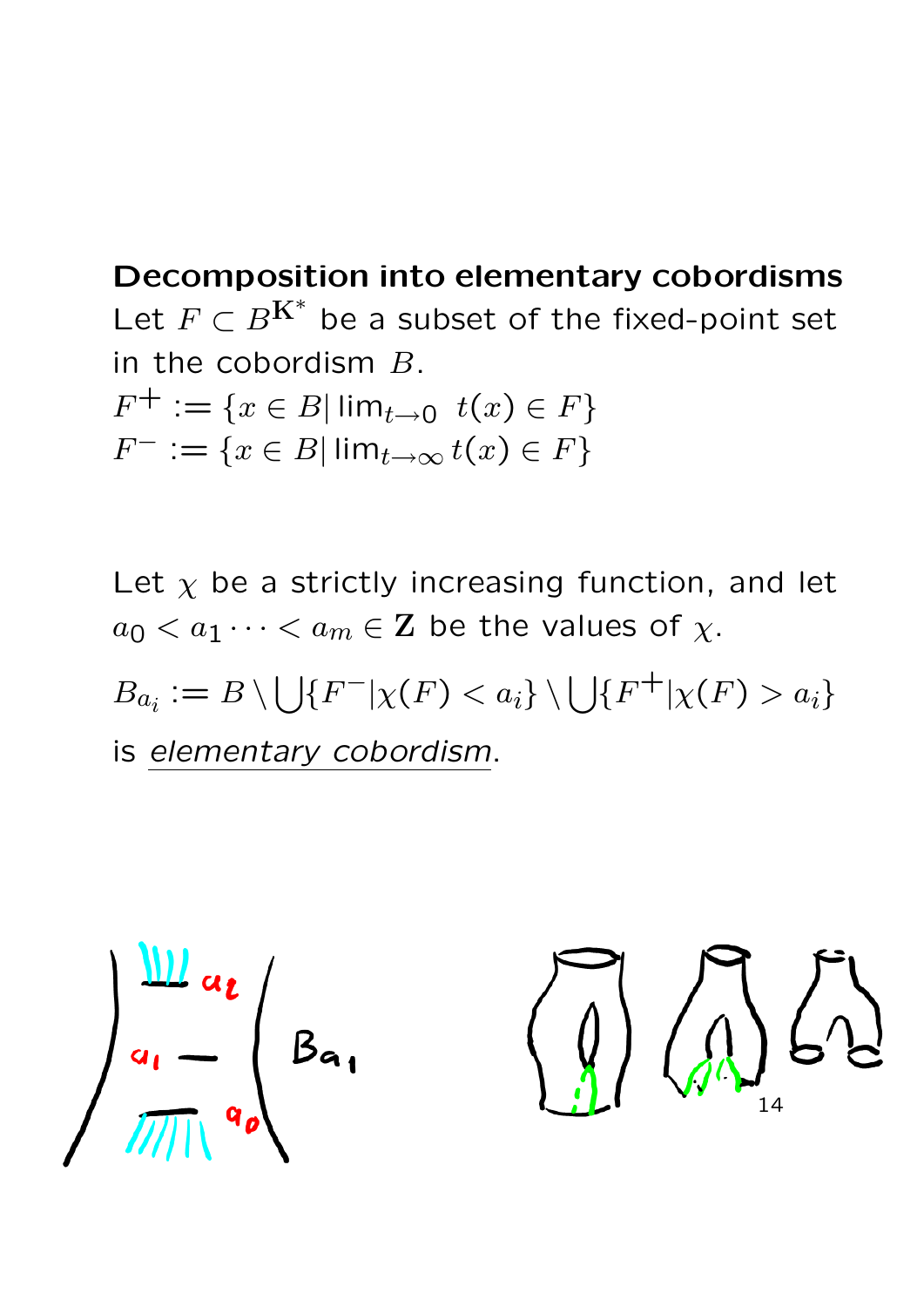**Lemma** For  $i = 0, \ldots, m - 1$  we have

$$
(B_{a_i})_{+} = (B_{a_{i+1}})_{-}
$$

$$
(B_{a_0})_{-} = B_{-}
$$

$$
(B_{a_m})_{+} = B_{+}
$$

Proposition. Any birational map between smooth complete varieties can be factored into a succesion of elementary birational maps

$$
X_1 = B_- / \mathbf{K}^* = (B_{a_0})_- / \mathbf{K}^* - (B_{a_0})_+ / \mathbf{K}^* =
$$

 $(B_{a_1})_-/K^* \to \ldots \to (B_{a_k})_+/K^* = B^+/K^* = X_2$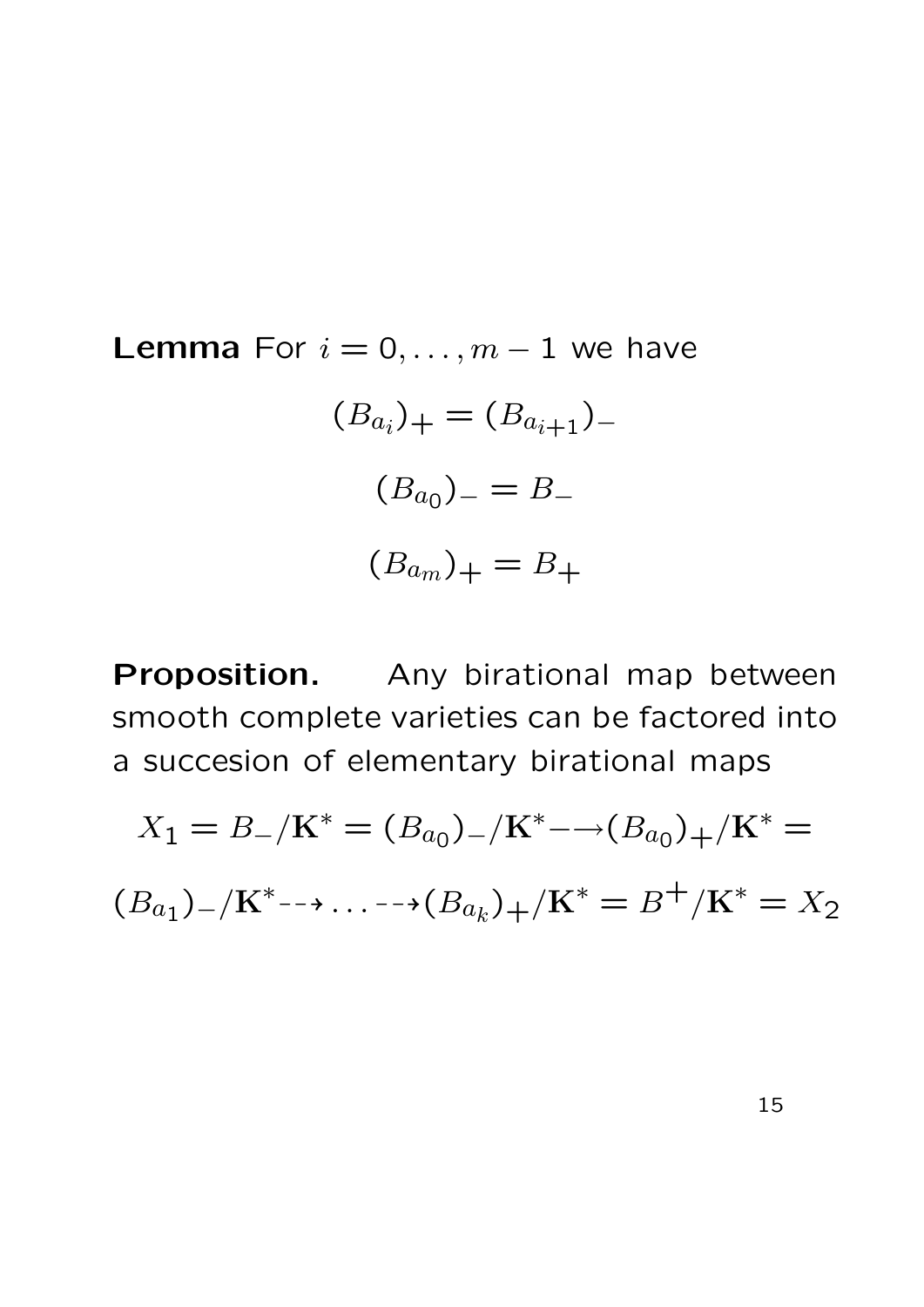### Local description of factorizations given by smooth elementary cobordisms

 $étele= local analytic isomorphism.$ 

**Lemma** Let  $F$  be a fixed point component in a smooth elementary cobordism  $B=B_{a_i}$ . Then for  $x \in F$  there is an invariant neighborhood  $V_x \in x$  and a K<sup>\*</sup>-equivariant étale morphism

 $\phi: V_x \to T_x$ ,

into the tangent space  $T_x$  with the induced linear K<sup>∗</sup> -action and a commutative diagram

$$
B_{-}/\mathbf{K}^{*} \supset V_{x-}/\mathbf{K}^{*} \rightarrow T_{x-}/\mathbf{K}^{*}
$$
  
\n
$$
B_{+}/\mathbf{K}^{*} \supset V_{x}/\mathbf{K}^{*} \rightarrow T_{x}/\mathbf{K}^{*}
$$
  
\n
$$
\uparrow
$$
  
\n
$$
B_{+}/\mathbf{K}^{*} \supset V_{x+}/\mathbf{K}^{*} \rightarrow T_{x+}/\mathbf{K}^{*}
$$

the horizontal morphisms are defined by  $\phi$  and are étale.

(The morphism  $\phi$  defined by semiinvariant parameters at  $x: \phi(y) = u_1(y), \ldots, u_n(y)$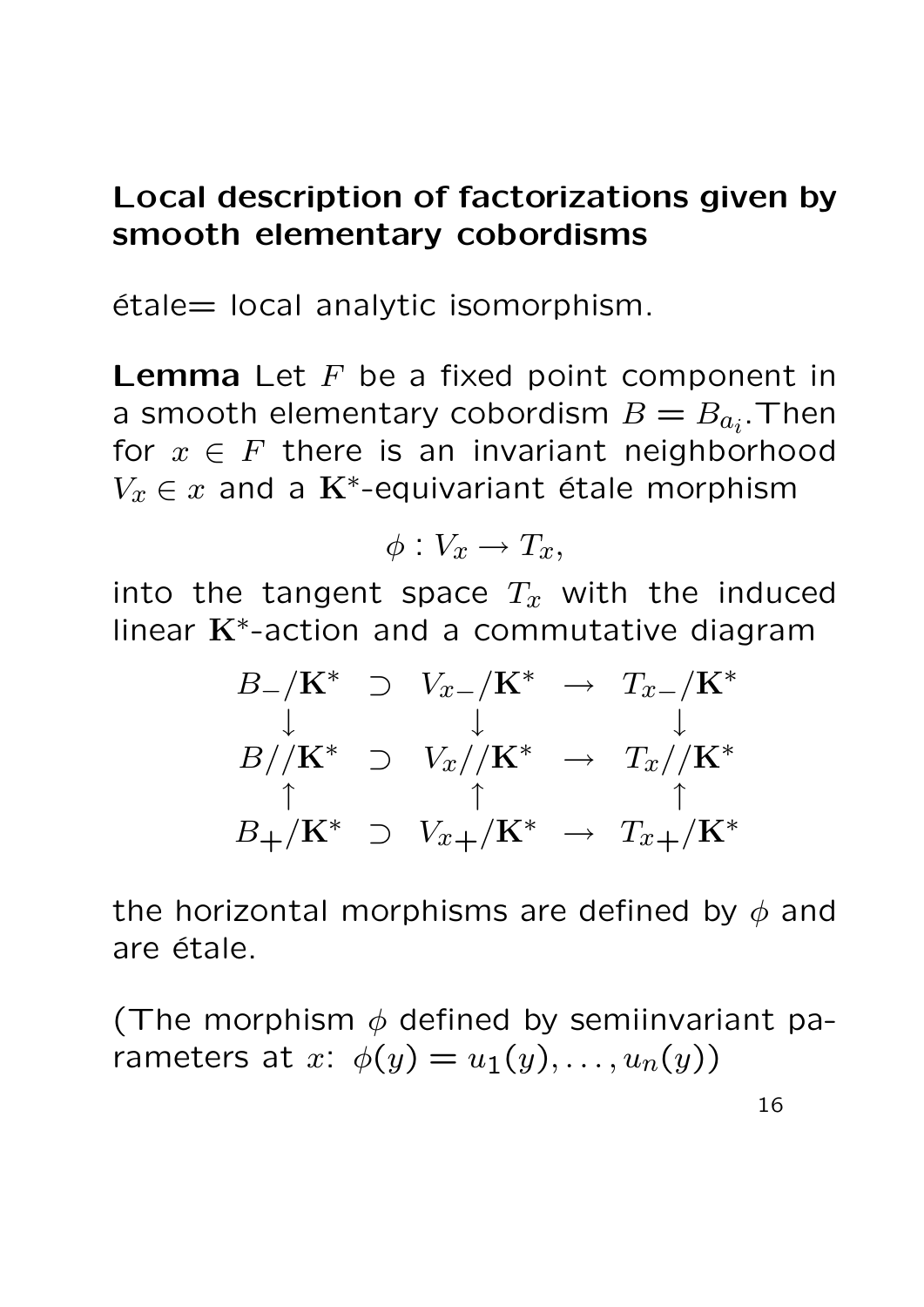**Lemma** Let  $F$  be a fixed point component in a smooth elementary cobordism  $B=B_{a_i}$ . Then for any  $x \in F$  there exists a commutative diagram

$$
B_{-}/\mathbf{K}^{*} \supset V_{x-}/\mathbf{K}^{*} \rightarrow T_{x-}/\mathbf{K}^{*}
$$
  
\n
$$
\uparrow \qquad \qquad \uparrow \qquad \qquad \uparrow
$$
  
\n
$$
\uparrow \qquad \qquad \uparrow \qquad \qquad \uparrow
$$
  
\n
$$
B_{+}/\mathbf{K}^{*} \supset V_{x+}/\mathbf{K}^{*} \rightarrow T_{x+}/\mathbf{K}^{*}
$$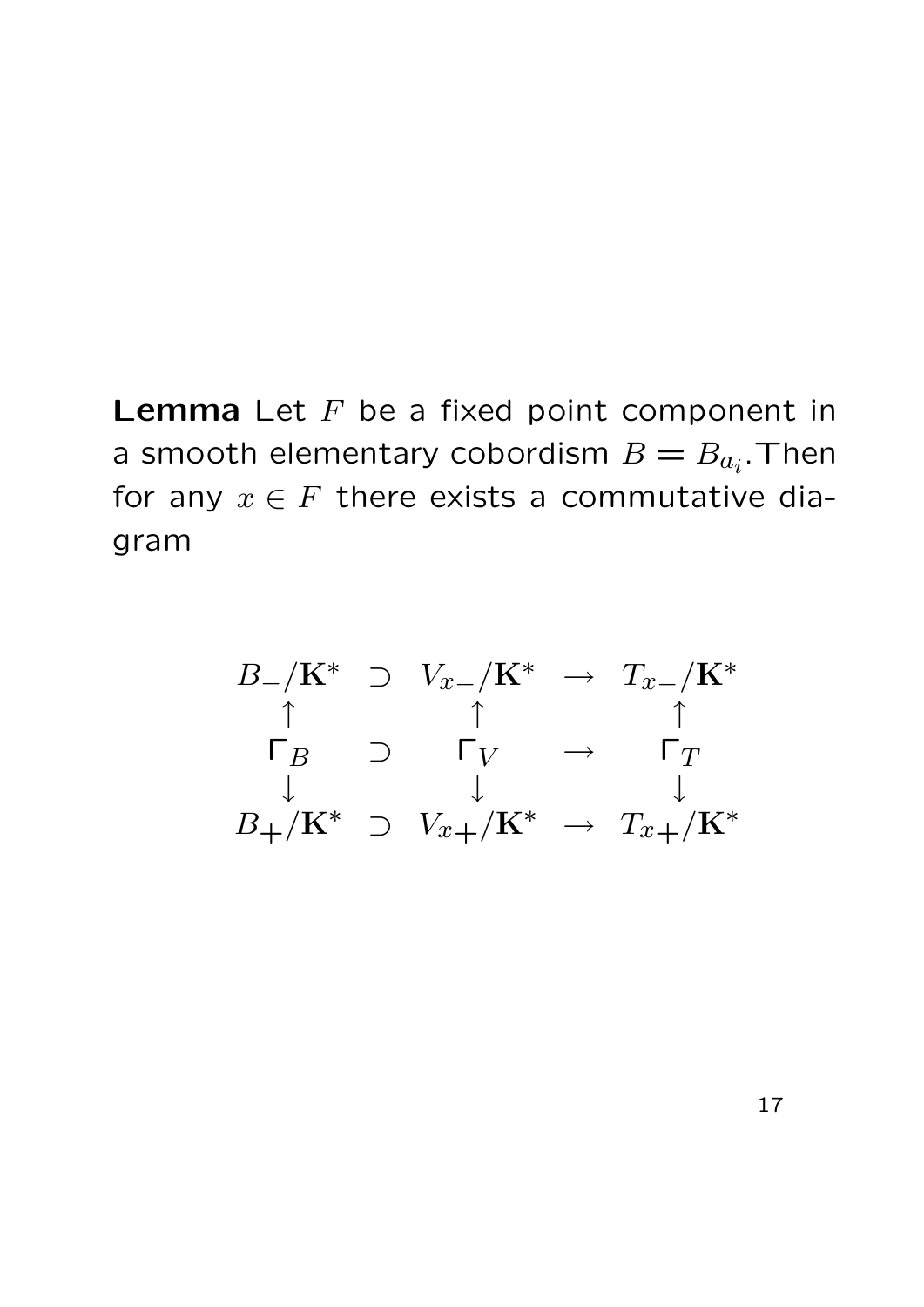Example 2 revisited Let  $K^*$  act on  $B := A^n$ by  $t(x_1, ..., x_n) = (t^{a_1}x_1, ..., t^{a_n}x_l).$  $T := \mathbf{K}^* \times \dots \times \mathbf{K}^* \subset \mathbf{A}^n$ .  $N := \text{Hom}_{alg.gr}(\mathbf{K}^*, T) \simeq \mathbf{Z}^n$ ,

Action of K<sup>∗</sup> determines a vector  $v_0 := (a_1, ..., a_n) \in N$ .

Let  $\pi : N_{\mathbf{Q}} \to N'_{\mathbf{Q}} = N_{\mathbf{Q}}/(\mathbf{Q} \cdot v_0)$ 

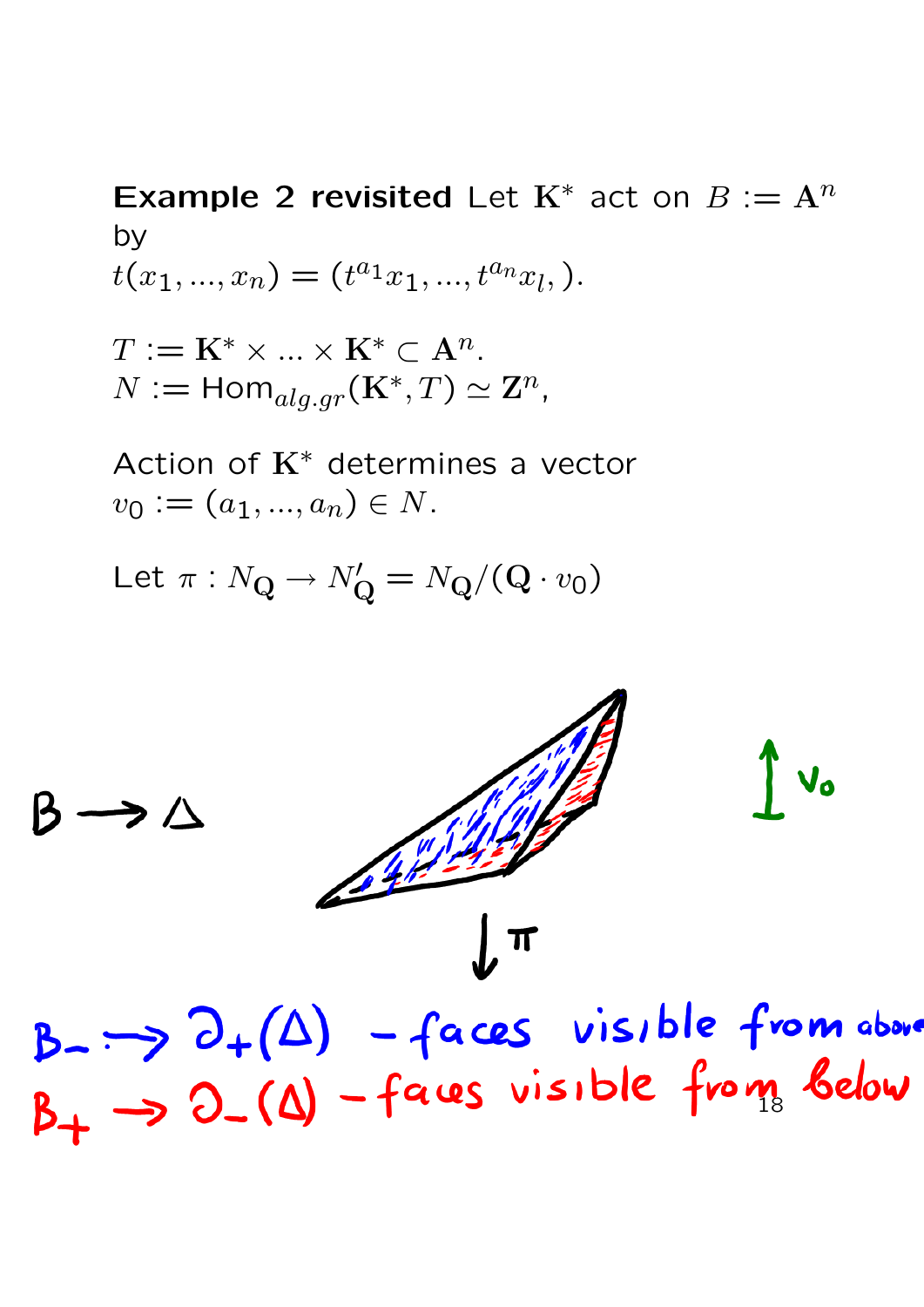

 $B - \rightarrow D_{+}(\Delta) - facs$  visible from above  $B_+$   $\Rightarrow$  0. (1) - faces visible from below

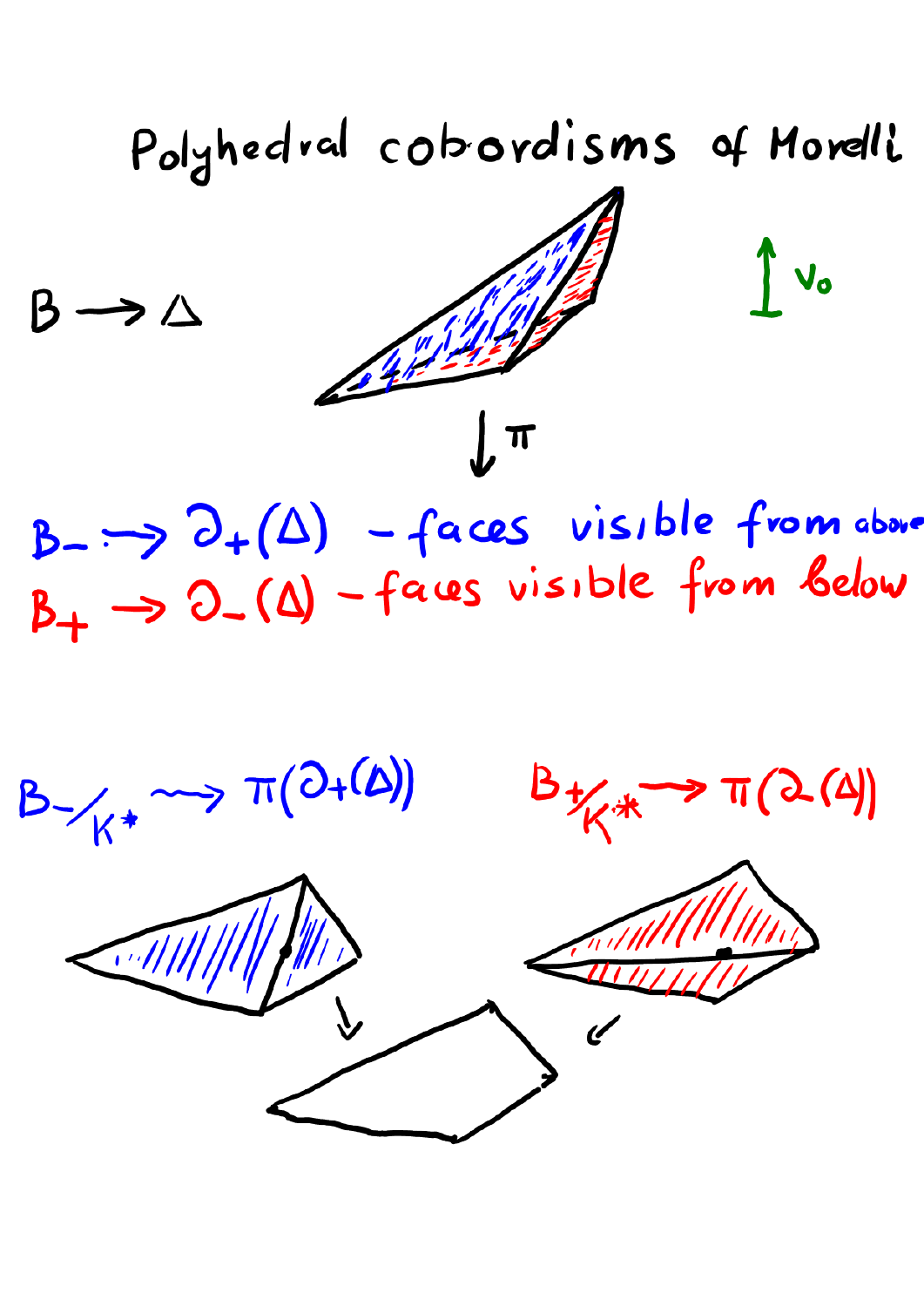#### Dependent and independent cones

**Definition** A cone  $\sigma \subset \mathbb{N}^{\mathbb{Q}+}$  is dependent if

dim $(\pi(\sigma) <$  dim $(\sigma)$ 

(alternatively  $v_0 \in \text{span}(\sigma)$ )



**Definition** A cone  $\sigma \subset \mathbb{N}^{\mathbb{Q}+}$  is independent if dim( $\pi(\sigma) = \dim(\sigma)$ . (alternatively  $v_0 \notin \text{span}(\sigma)$ )

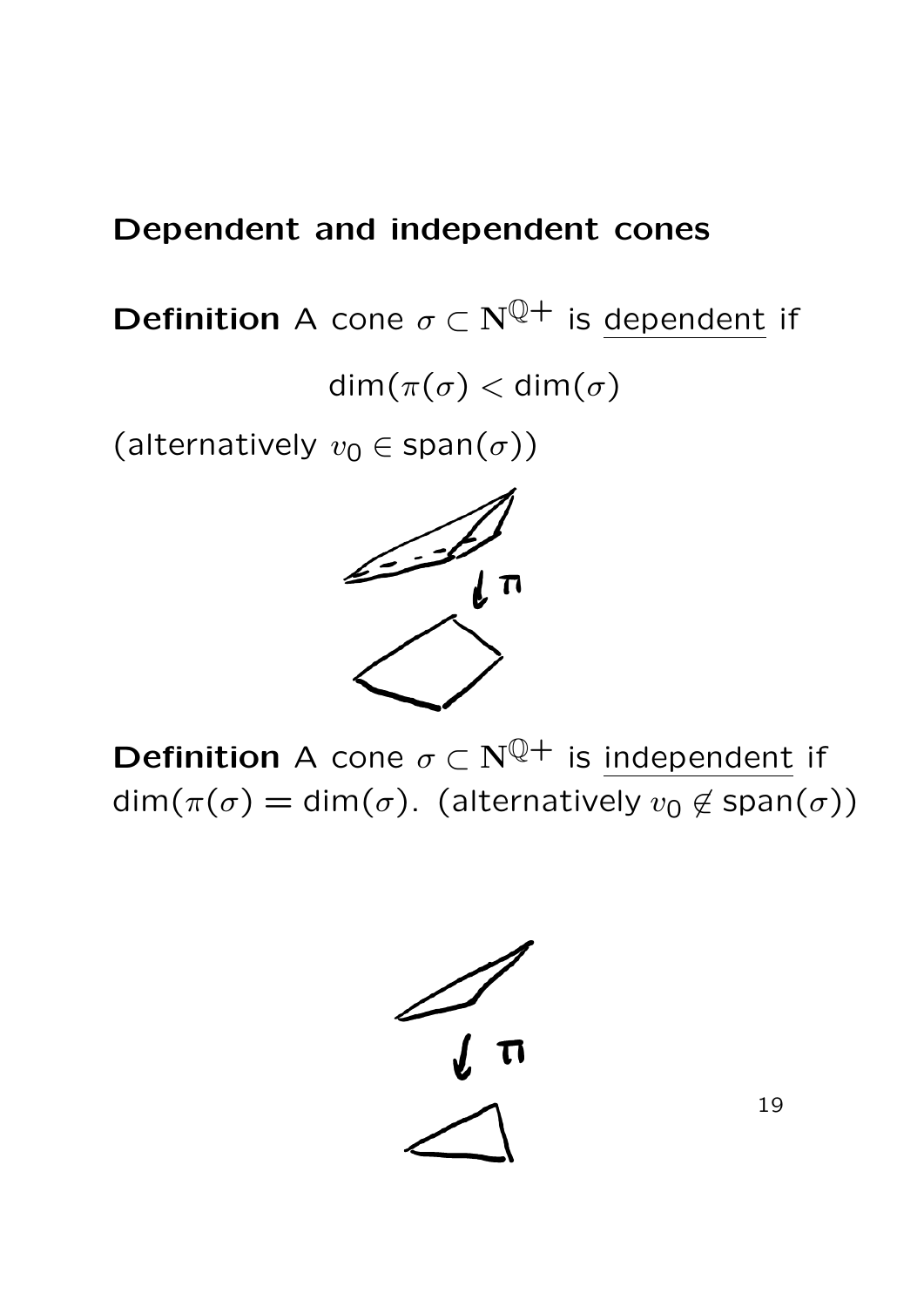## Factorization defined by a  $\pi$ -nonsingular cone

**Definition:** An independent cone  $\sigma$  is  $\pi$ -nonsingular if  $\pi(\sigma)$  is nonsingular.  $(X_{\sigma}\to X_{\sigma}/K^*$  is nsng.) A fan is  $\pi$  -nonsingular if all its independent faces are  $\pi$ -nonsingular.

**Lemma** If  $\sigma$  is a dependent  $\pi$  -nonsingular cone then there exists a factorization into smooth blow-ups:



**Here** 

$$
\Gamma((X_{\sigma})_{-}/K^{\ast},(X_{\sigma})_{+}/K^{\ast})
$$

is the graph of  $\phi$  :  $(X_{\sigma})$ <sub>-</sub>/K<sup>\*</sup> →  $(X_{\sigma})$ <sub>+</sub>/K<sup>\*</sup>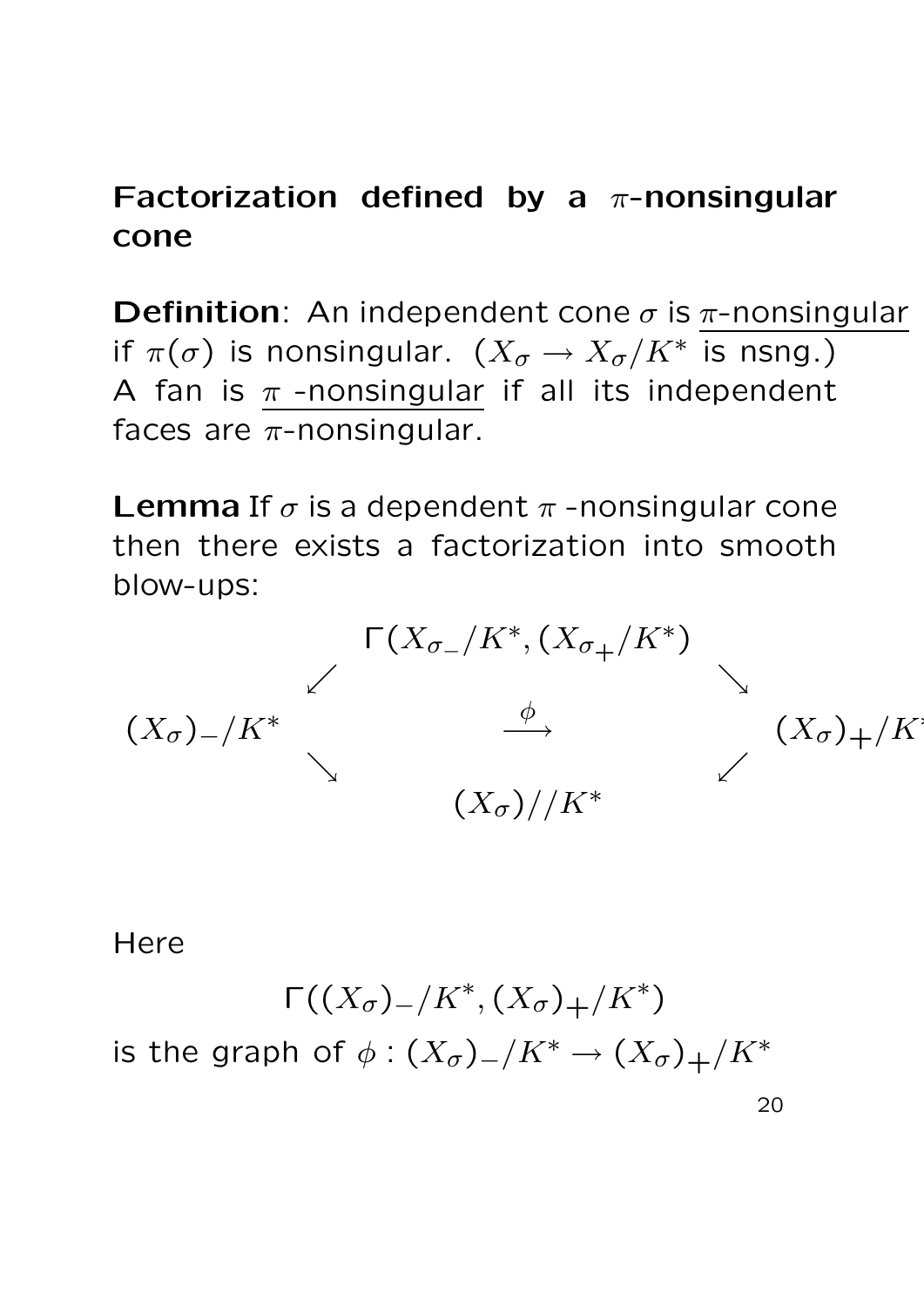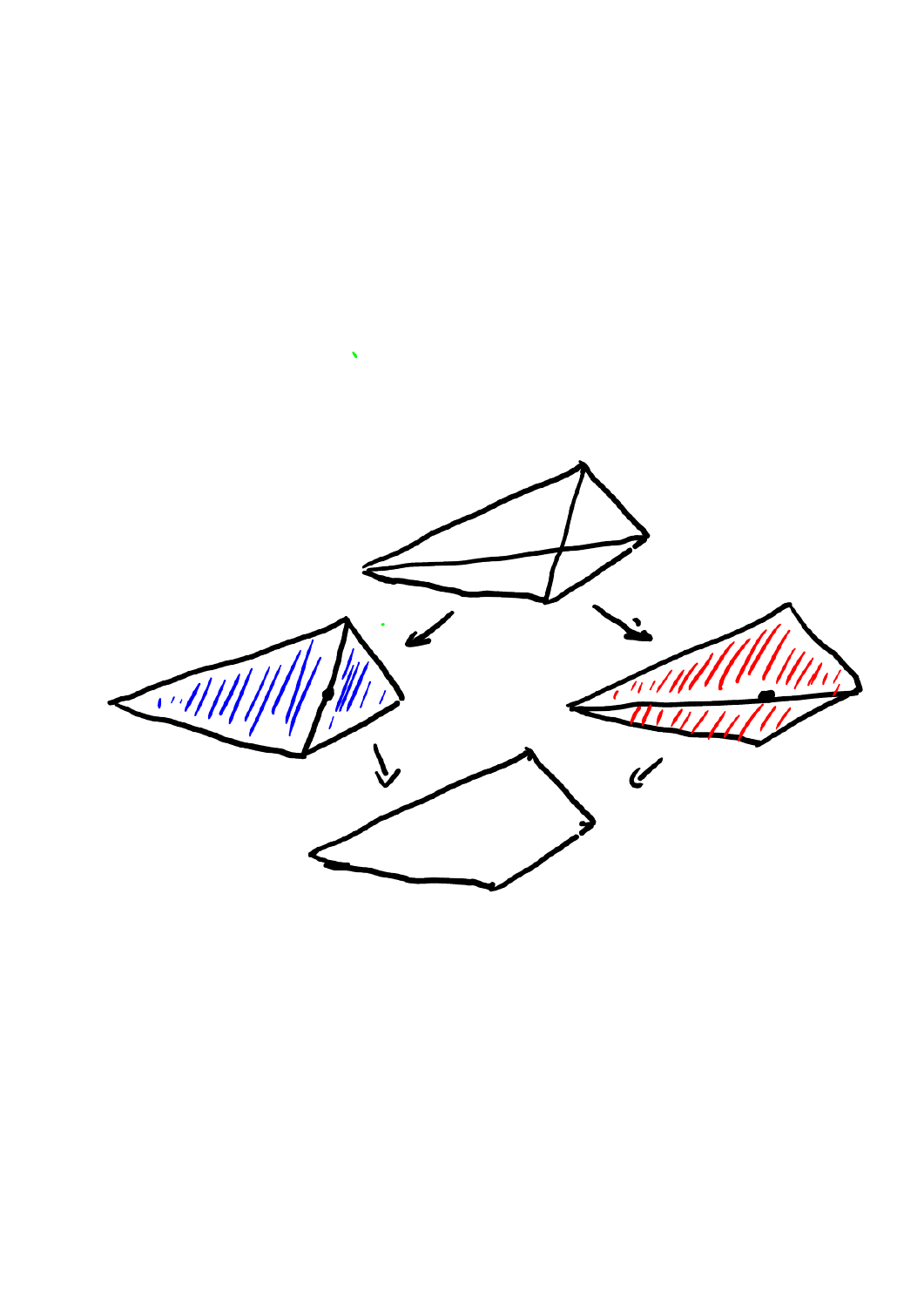## Factorization defined by a  $\pi$ -nonsingular elementary cobordism

**Definition** A cobordism B is toroidal  $\pi$ -nonsingular if for any  $x \in B$  there exists a  $K^*$ -invariant neighborhood U and a  $K^*$ -equivariant étale morphism

$$
U \to X_{\sigma}
$$

where  $\sigma$  is  $\pi$ -nonsinular.

**Lemma** Let  $F$  be a fixed point component in a toroidal  $\pi$ -nonsingular elementary cobordism  $B=B_{a_i}$ . Then for any  $x\in F$  there exists an invariant neighbourhood  $V_x$  of  $x$  and a  $\mathbf{K}^*$ equivariant étale morphism  $\phi : V_x \to X_{\sigma}$  and a commutative diagram

$$
B_{-}/\mathbf{K}^{*} \supset V_{x-}/\mathbf{K}^{*} \rightarrow X_{\sigma-}/\mathbf{K}^{*}
$$
  
\n
$$
B_{+}/\mathbf{K}^{*} \supset V_{x}/\mathbf{K}^{*} \rightarrow X_{\sigma}//\mathbf{K}^{*}
$$
  
\n
$$
\uparrow
$$
  
\n
$$
B_{+}/\mathbf{K}^{*} \supset V_{x+}/\mathbf{K}^{*} \rightarrow X_{\sigma+}/\mathbf{K}^{*}
$$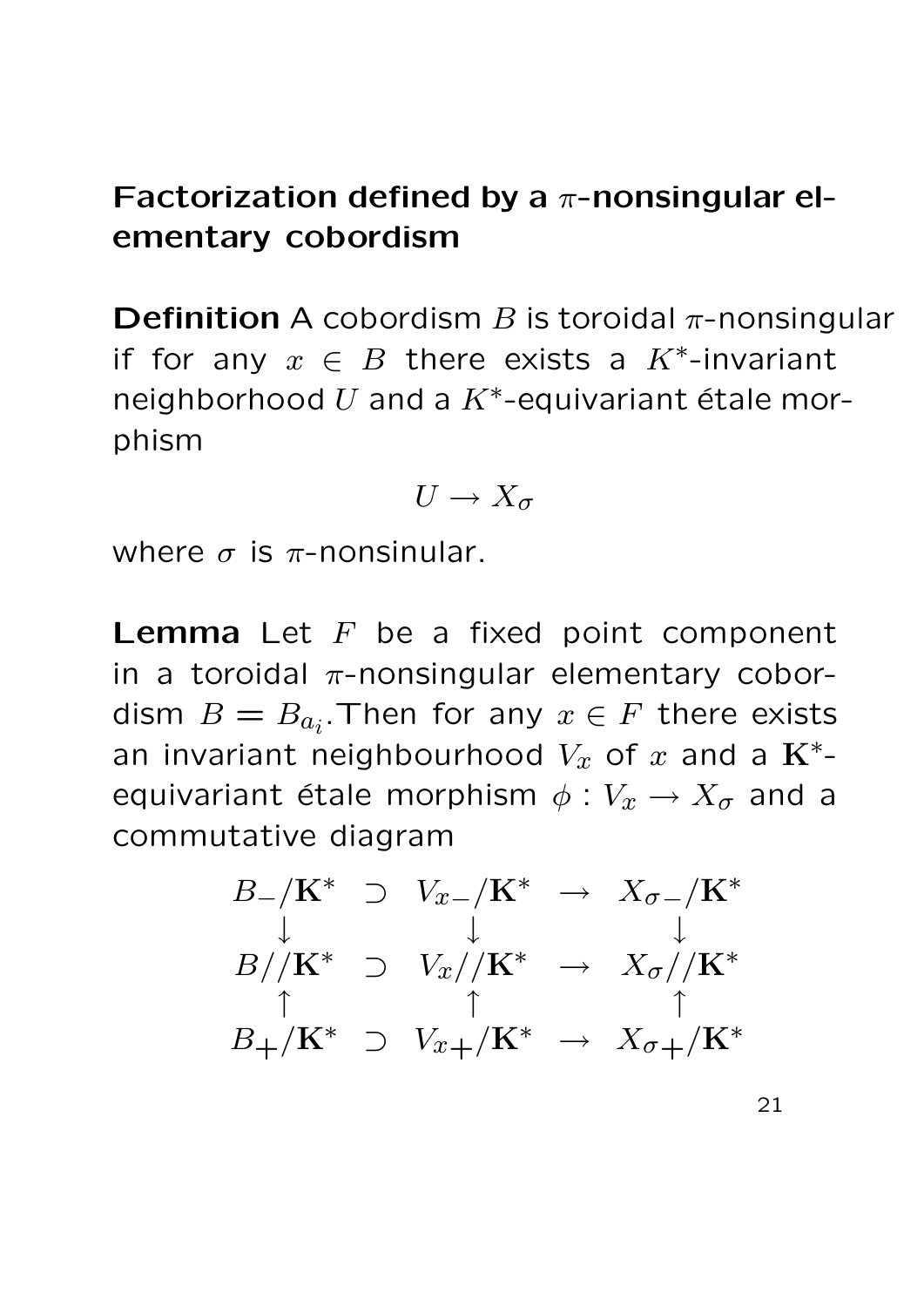**Lemma** Let  $F$  be a fixed point component in a toroidal  $\pi$ -nonsingular elementary cobordism  $B = B_{a_i}$ . Then for any  $x \in F$  there exists a  $K^*$ -equivariant étale morphism

$$
\phi: V_x \to X_\sigma
$$

and a commutative diagram



with vertical arrows blow-ups with smooth centers.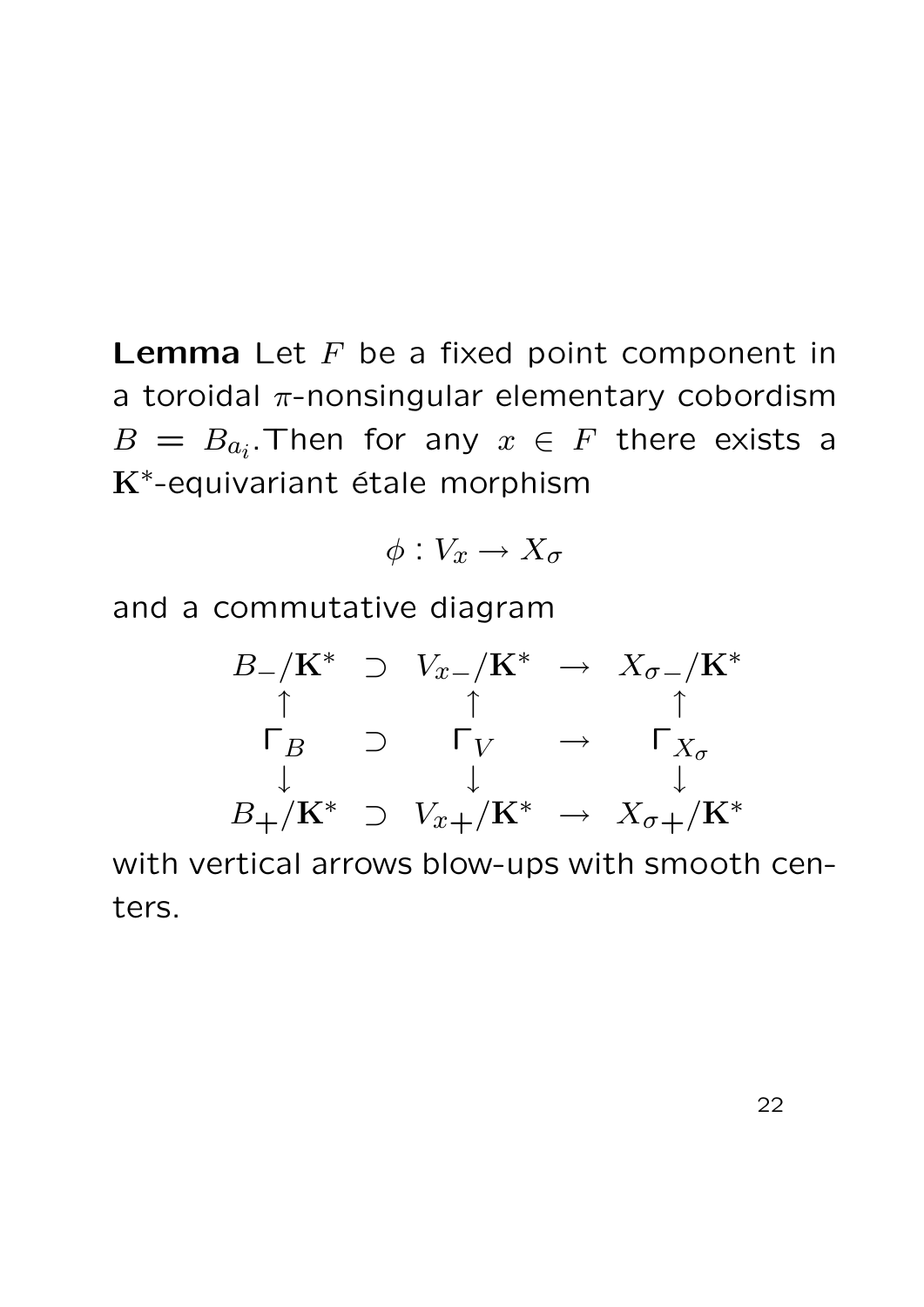## The  $\pi$ -desingularization lemma of Morelli

**Lemma**(Morelli) Let  $\Sigma$  be a cobordism in  $N^+$ . Then there exists a simplicial cobordism  $\Delta$  obtained from  $\Sigma$  by a sequence of star subdivisions such that  $\Delta$  is  $\pi$ -nonsingular. Moreover, the sequence can be taken so that any independent and already  $\pi$ -nonsingular face of  $\Sigma$ remains unaffected during the process.

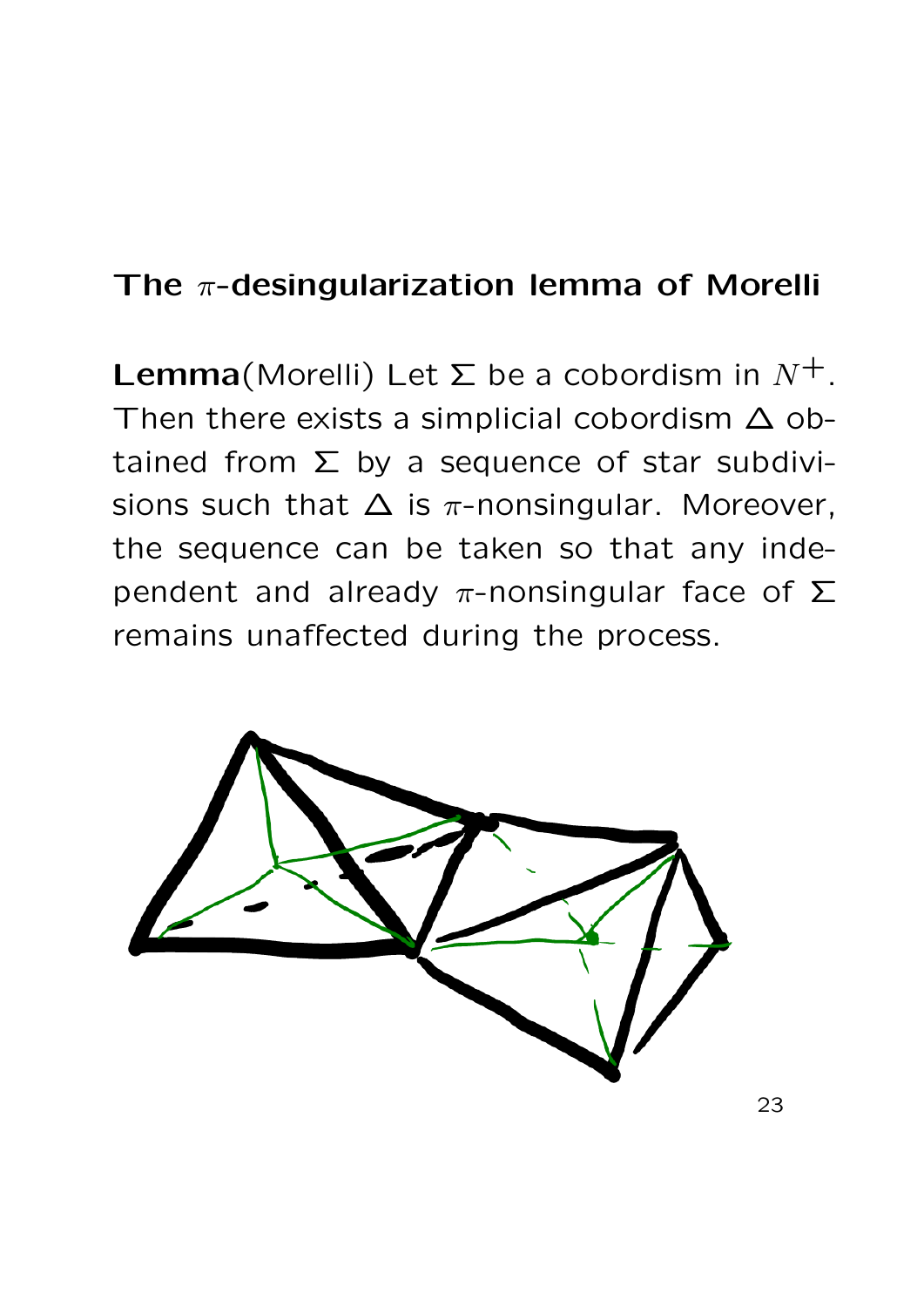#### Local  $\pi$ -desingularization of cobordisms

Let B be a smooth cobordism an  $x \in B^{K^*}$  be a fixed point. Let

$$
\phi: U \to \text{Tan}_x = \mathbb{A}^n
$$

defined by  $K^*$ -semiinvariant parameters  $u_1, \ldots, u_n$ 

$$
\text{Tan}_x = \mathbb{A}^n = X_\sigma
$$

is a toric variety with a  $K^*$ -action.

.

Let  $\Delta^{\sigma}$  be a  $\pi$ -desingularization of  $\sigma$ . Then there exists a local  $\pi$ -desingularization (over  $U$ )

$$
U \times_{X_{\sigma}} X_{\Delta^{\sigma}} \longrightarrow X_{\Delta^{\sigma}} \downarrow
$$
  

$$
U \longrightarrow X_{\sigma}
$$